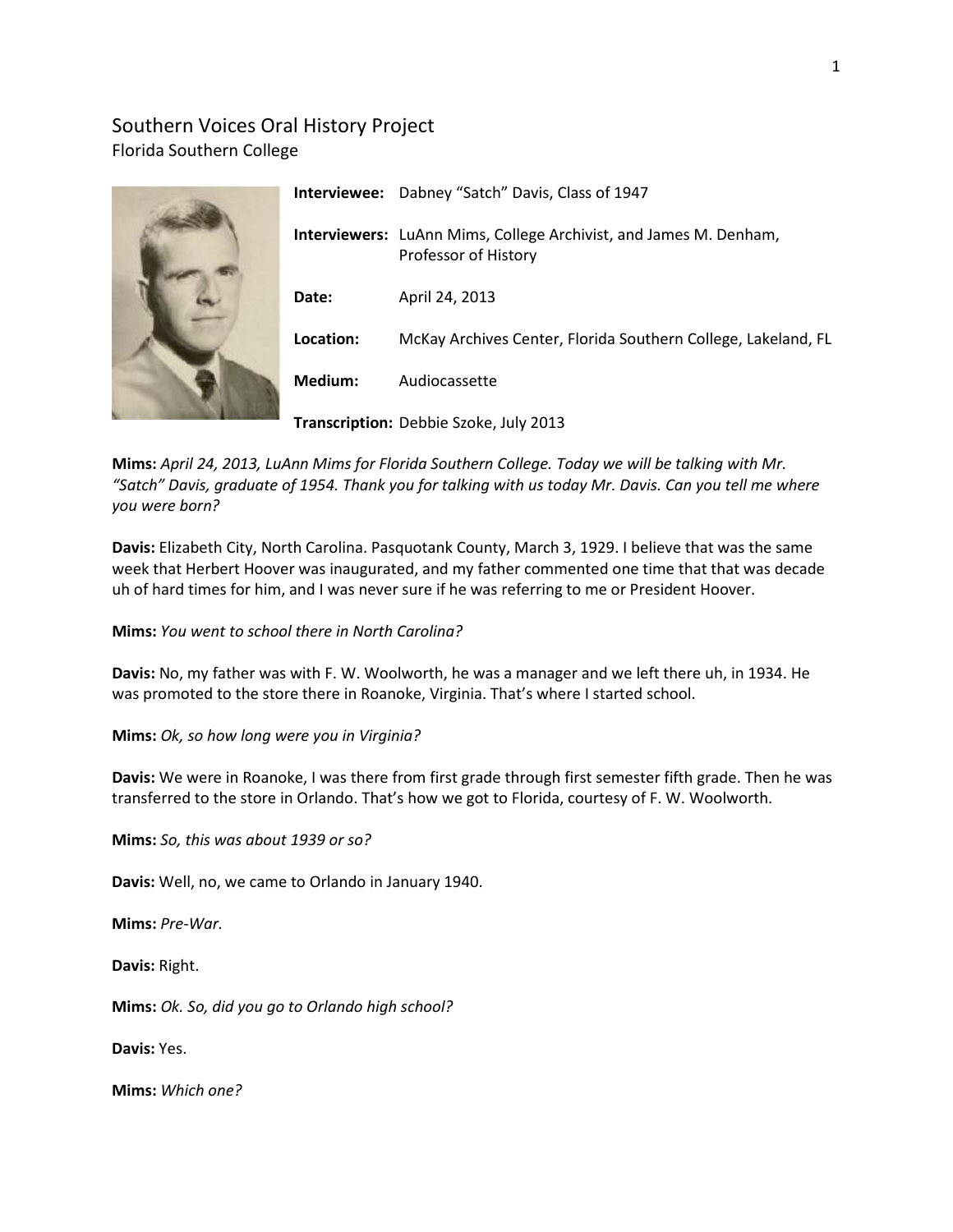**Davis:** Well in those days, there wasn't but one. Yeah, uh, I was there from '44 to '47. I graduated in the class of '47.

### **Mims:** *Now you're an Alum of Florida Southern College, so how did you come by to be here?*

**Davis:** I, well, I will try to make it as brief as possible. Uh, I went to prep school for a year at OHS up in Virginia. So, I didn't even start college until '48 and in those days the admissions requirements for Florida State and University of Florida, you had to be a graduate of a accredited white high school. So, I enrolled at the University of Florida. I was there three years and one summer, and majoring in high adventure females and ROTC. So, I was asked to leave, and I left, worked for a semester, reapplied, I was accepted again, and uh this procedure you know uh, the uh registrar said that, "We don't think you're happy here in the academic barn yard." So uh, I spent a year in Orlando, living and working at Fairchild funeral home doing ambulance work etcetera. And then, I came over here, probably in January 1953 and uh, Dean Peel very graciously allowed me to enroll, because my academic record at the University of Florida uh, I was you know, amazed that I got in. But anyway, here three semesters and one summer and graduated with I think a three point average, I'm not sure. So, uh.

### **Mims:** *So why FSC? What brought you here?*

**Davis:** I'm not sure. Uh, I probably should have come here originally. You know for the small environment and so forth, but I really, I'm not sure how I found out. But we had moved, in 1950 we moved from Orlando to Cocoa Rockledge. My father left Woolworth and went in business for himself and there was several ladies or girls that I met when we moved to Cocoa that were coming to Florida Southern, so that's probably how, you know, I found out about it. I didn't come here because, uh you know, I had a romantic relationship with these gals. Uh, and that's about it.

### **Mims:** *What was your major here?*

**Davis:** Major in History and a minor in English.

## **Mims:** *History and English. Who was your History professor?*

**Davis:** Well there was a husband and a wife team the Fugitts, and I had uh, I think, Mr. Fugitt for the History class and uh, I had uh, oh, I think Educational Psychology, yeah right. Was it Warrenne Audie Fugitt?

**Mims:** *Warrenne and Audie, yep.*

**Davis:** Yep, right.

[Something happens in the tape and the sound fades away]

**Mims:** *Ellison. I read a lot about him. I am cataloging the 1950's papers and he writes articles for the papers.*

**Davis:** Yeah.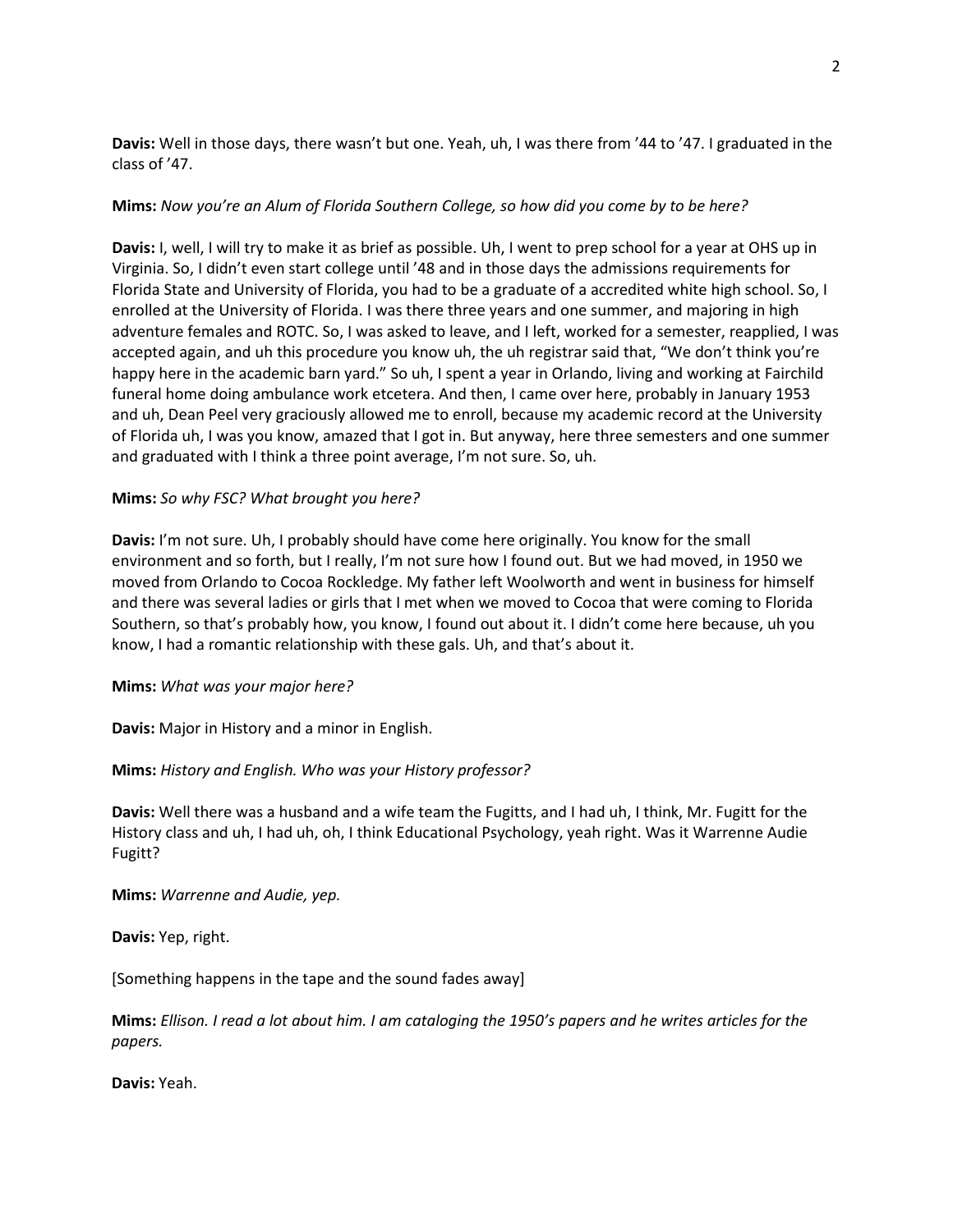#### **Mims:** *Yeah.*

**Davis:** He was a Harvard graduate and probably one of the intellectual stars on the staff over here. [clears throat] Excuse me. But Mr. Fugitt and uh, this gentleman, I think that was it as far as the …

**Mims:** *So, you only had three semesters here in the summer, so you probably just taken your four major classes.*

**Davis:** And then uh, the summer I was in Gainesville I took uh, two semesters of Florida history and two semesters of uh, speech and uh [clears throat] Excuse me. Uh, argumentation in debate.

#### **Mims:** *Hmm.*

**Davis:** So, and I had, I think I had one other course, at Gainesville that I got credit for here too, you know Social Science.

**Mims:** *Right. Did you live on campus?*

**Davis:** Yes, yes. Uh, they, they had been building the WWII for apartments right across the street from campus and I uh; I lived there the spring semester '53 then all of '53-'54.

#### **Mims:** *Where did you eat?*

**Davis:** Right across the street in a you know, uh cafeteria, and then when uh, the financial uh situation warranted, we went off campus.

**Mims:** *Uh huh.*

**Davis:** But you know, KFC or Pizza Hut or anything in those days.

**Mims:** *But you did go into the town of Lakeland?*

**Davis:** Oh yeah. Oh yeah.

#### **Mims:** *What did you do in Lakeland?*

**Davis:** We went to movies and just you know, walk around. But you know, I didn't have transportation, in fact, not many of the uh, guys or the gals that I knew had their own car. So, and I think they had bus service, you know uh, but when Mr. Szabo gave me the job of driving the bus, I really didn't have a whole lot of time to you know, to spend in Lakeland, because just almost every weekend the chorus or the athletic team was on a trip.

**Mims:** *I want to expand on that, but before let me find out, how did you physically arrive here if you didn't have a car? Did your parents bring you?*

**Davis:** Oh no, my mom brought me, yeah.

**Mims:** *Ok, but you came by car; you didn't come by train or bus?*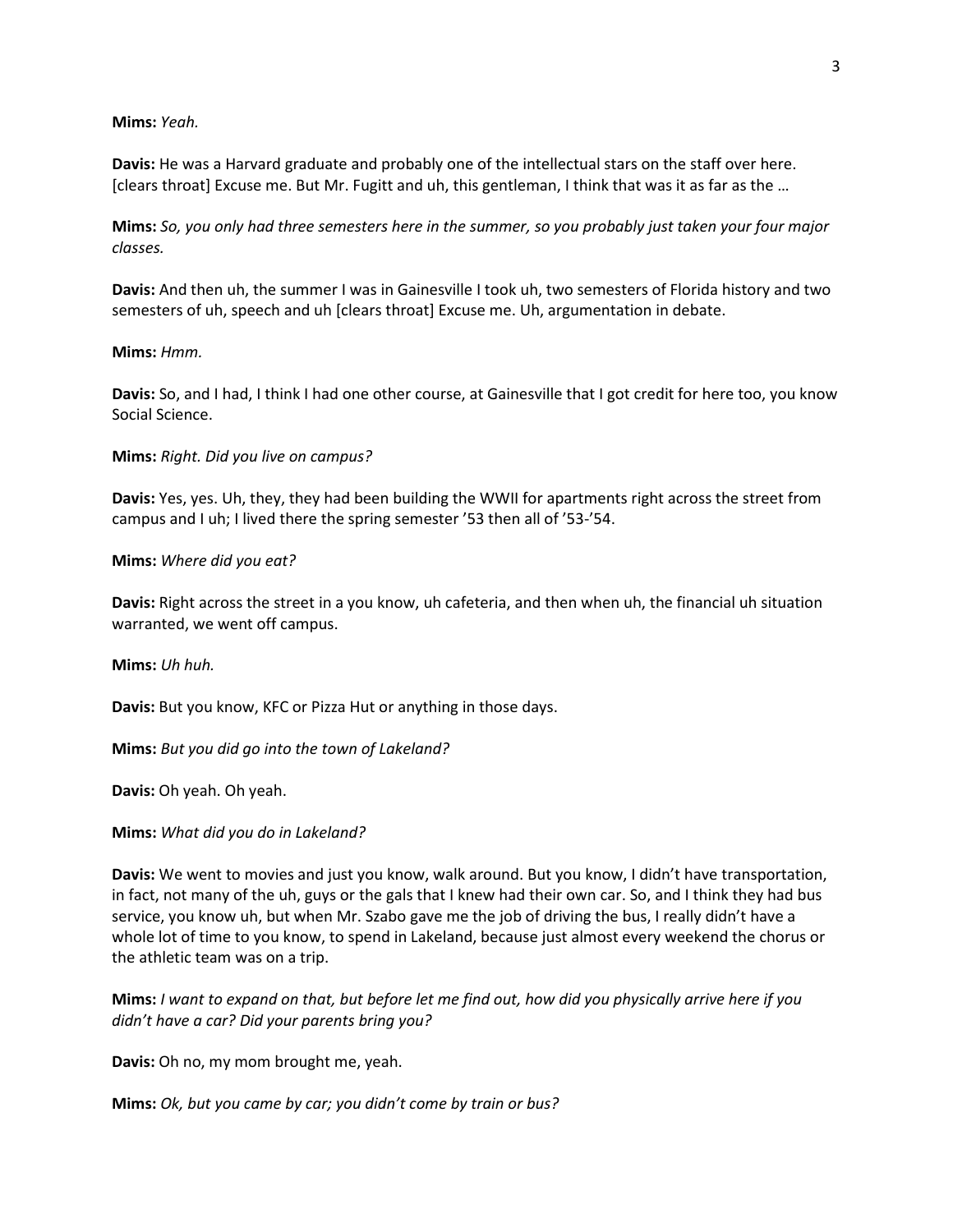**Davis:** Oh yeah, yeah we went Cocoa, of course decades before the interstate and so forth

## **Mims:** *Right. Ok, so Mr. Szabo gave you a job here on campus, you were part of work study and you were assigned to do what?*

**Davis:** Well, that uh the end of the semester my first job was cleaning out all the dorms or apartments, whatever you want to call them. And then I was promoted to uh, mowing. And this I think is an interesting story. Dr. Spivey, evidently any department didn't spend over \$50.00 without his approval, but Dr. Spivey was out of town and Frank Szabo purchased a tractor, a mowing tractor. You know riding type of tractor. And he [movement prevents hearing word] surprised Dr. Spivey when he got back. And the morning the Dr. was expected back on the train, Frank had me, he said, "You go down there and mow the front lawn." Which was Dr. Spivey's pride and joy you know [chuckles] and …

## **Mims:** *Is that by the President's house?*

**Davis:** Yes, yeah, and as you probably know the front lawn slopes down towards the lake and it had rained the night before and was very slick. Anyways, I was doing the tractor and I got a little too close to a young tree and I put it in reverse and the wheels started spinning, I was stuck. I couldn't go forward and I couldn't back up so, I shut it off, I literally ran across the campus and got the got uh Frank, and I told him what had happened. He got everybody on the maintenance crew to go over there [chuckles] when he got there and looked at that he said, "You're going to get all of us fired, including me, because he says, Dr. Spivey is going to have a fit." So, maintenance was able to push me away from the tree and then he had that whole crew stay there, and I don't know rather they re-sod, but they covered up my tracks, [chuckles] so anyway …

### **Mims:** *So, did President Spivey ever find out?*

**Davis:** I'm going to take a guess and say No, No, but in maybe five or ten years they might of mentioned that to him. But Frank said, "You're going to get us all fired," and I said "Hey, I can't get fired, I need this job." So anyway, at the end of the summer he said, "I'd like for you to go, we got to take the chorus over to Tampa, on a Sunday night, they going to sing at the Methodist church." And we got out of town I don't know two miles and he pulled over and he said, "I want you to drive from here on into Tampa." This was a diesel Greyhound bus type. Anyway, uh, I was uh, I had a chauffeur's license you know when I lived and worked at the funeral home at Orlando. You had to have the chauffeur's license. Anyways, as a result of that, I was appointed the driver. And if that bus went out of town, I was driving. And I think before that Frank had uh had also driven it some. But the time I had it, I can't remember he might of taken one or two trips. But uh, I had two trips to Philadelphia my last semester here, one with a chorus and one with a crew, and another trip to West Virginia, uh you know to uh, a choral trip, but mostly baseball and basketball games to Tampa, to Deland, where you know Stetson, and so forth.

**Mims:** *So, you got to know everybody on a different level, being their driver?*

**Davis:** Yeah, yeah.

**Mims:** *How much did you get paid?*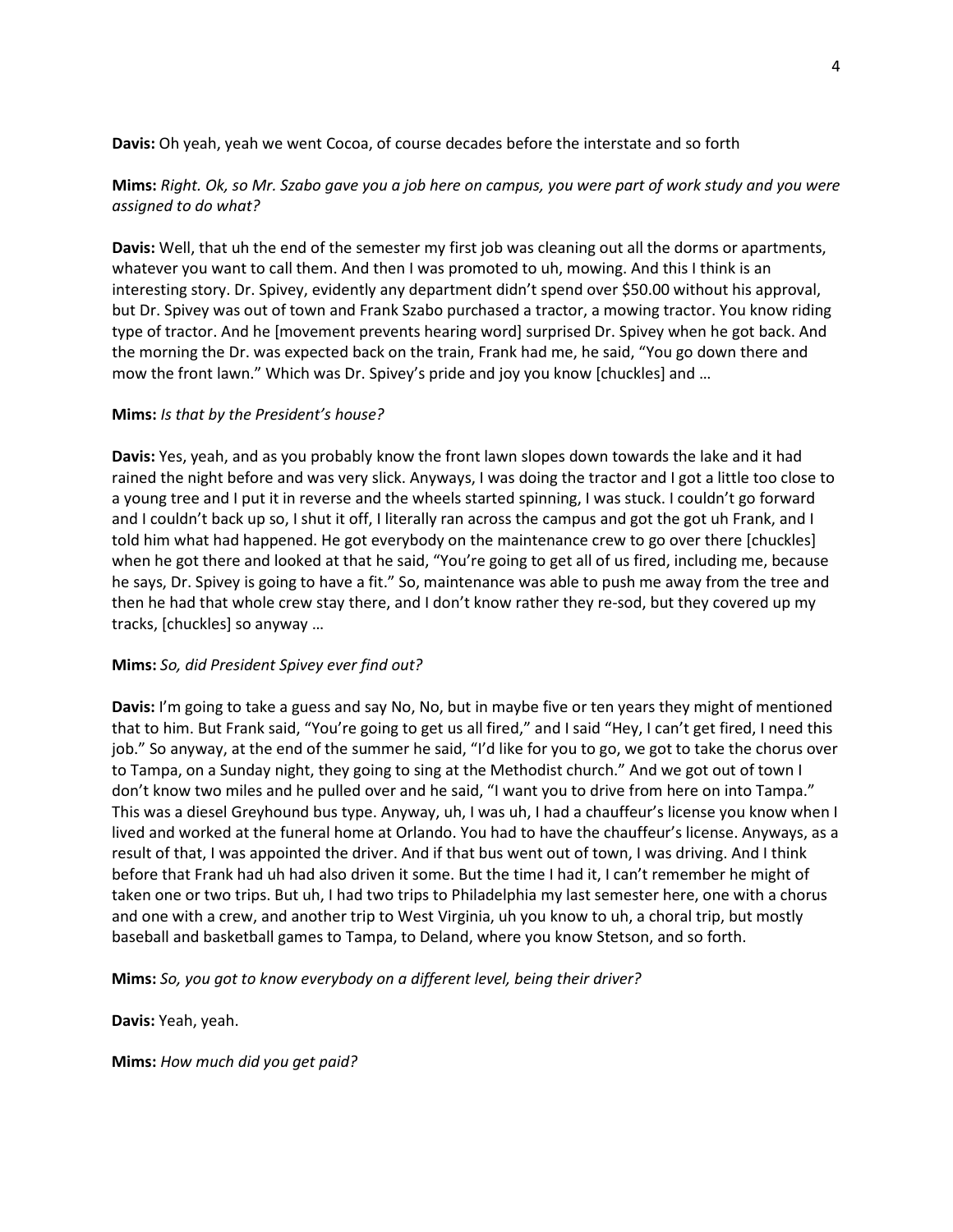**Davis:** [sigh] I don't think, I didn't see any checks, I think it was primarily uh room and board and I was uh, switch over to ROTC. I had completed two years of ROTC at the University of Florida, the basic course system, and when I came here in January I came over and sat with Colonel Dickinson, who was the PMSMT. And he wanted me to go back and repeat the second semester of basic ROTC. But I didn't want to do that, so anyway, uh at the end of the semester, uh I went over and sat with Colonial Dickinson again and I said, "You know, I would like to get back in the program." And he had every reason to say, I gave you a chance to come in and you didn't want to. Anyway, he let me double up and take the two years of advance training in one year. And I was the last guy out at Bunt Hill, because the Department of Defense changed that regulation that summer. Saying that you could no longer double up, you had to go, you know, all four years.

### **Mims:** *Ok.*

**Davis:** Yeah, so I really owe Colonel Dickenson, big time.

**Mims:** *Now your ROTC, uh, did that offer some financial help for your classes or what was that program?*

**Davis:** Yeah, I don't remember exactly the amount.

**Mims:** *right.*

**Davis:** But no, when you're accepted in advance, uh, it's something like, it was I don't know maybe \$20.00 or \$30.00 a month.

**Mims:** *Ok.*

**Davis:** Yeah.

**Mims:** *Was there any other obligation that went with that? Did you have to, you know, take a commission?*

**Davis:** Well, you didn't have much choice, because in those days you had the draft going on.

**Mims:** *Active draft, right?*

**Davis:** Yeah. Yeah. In other words if you were offered a commission, uh, you took it or you know, take a chance you were going to get drafted. So, but now it's entirely different ballgame.

**Mims:** *Certainly.*

**Davis:** Yeah. Uh, people graduate you know, from the college program even from a military academy like VMI of Virginia Tech, you know and uh, probably uh, a third of the graduates take commission and go on active duty. But, you know, 1954 things were winding down in Korea and so forth, so uh, I, the unit here was military police, and those days uh each college had a specific branch. All of the uh, Deland, Stetson, Florida Southern, Tampa all had a military police uh, program. So you were very strongly urged to, you know you had a choice, you signed up for three branches and uh the staff was saying you know uh, you need to go into the military police course. So, I ended up you know getting in and uh, I got [clears throat] excuse me, two of us uh, another classmate I think his last name, Connie Wagner. Connie Wagner and I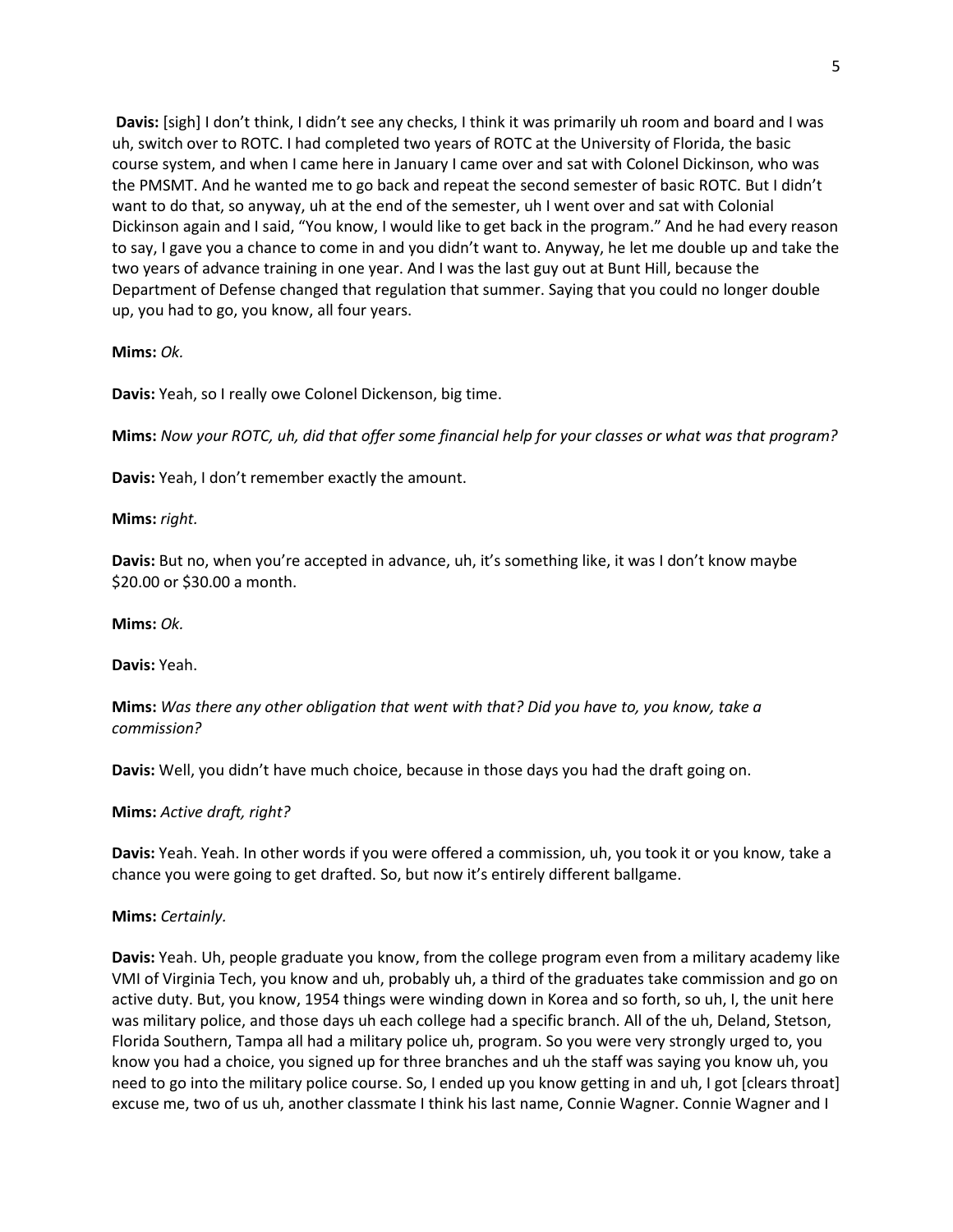got orders to Germany, most of our class the MP officer training either stayed state side or either went to Korea or Japan. And uh, [cough] excuse me, I got in on the tail end of the German occupation. I got there, got to Germany in January '55 and I, and in May '55 the occupation officially ended. So, uh, that was just you know, about the uh, as close as I got to World War Two.

**Mims:** *So the understanding here at Florida Southern, were all males obligated to take ROTC up to a certain point, and then you could do the advance training if you were going to go for the commission? What do you remember about it?*

**Davis:** I've been thinking about that ever since uh [coughs] excuse me, Adam contacted me about you know, coming over and talking to you. Now at a land grant college when I was at Florida.

**Mims:** *UF.*

**Davis:** Yeah, it was mandatory for two years.

### **Mims:** *Okay.*

**Davis:** And then at the end of two years you had to apply to get into advance, but since Florida Southern and Stetson were not land grant colleges uh, I couldn't answer that question.

### **Mims:** *Okay.*

**Davis:** But we had I think the enrollment here at that time, well let's say around 1,300 we had four or five companies in ROTC, and they even had a band.

**Mims:** *Right. Yeah, I saw the different companies. What company were you in?*

**Davis:** Gosh, I don't …

**Mims:** *They don't give the names, but company A, company B, company C.*

**Davis:** I can't even find myself.

**Mims:** *[chuckles]*

**Davis:** I must have been in the library studying the day they took those pictures.

**Mims:** *There's company D, Company E, and then the Band.*

**Davis:** Yeah.

**Mims:** *Do you remember who the commander was? The names are Luzzo, Pfiel, Mosco.*

**Davis:** Oh you mean the cadet?

**Mims:** *Yeah. The company cadet captains Curtis, Selph, maybe we could figure that out. You don't recognize any of those names?*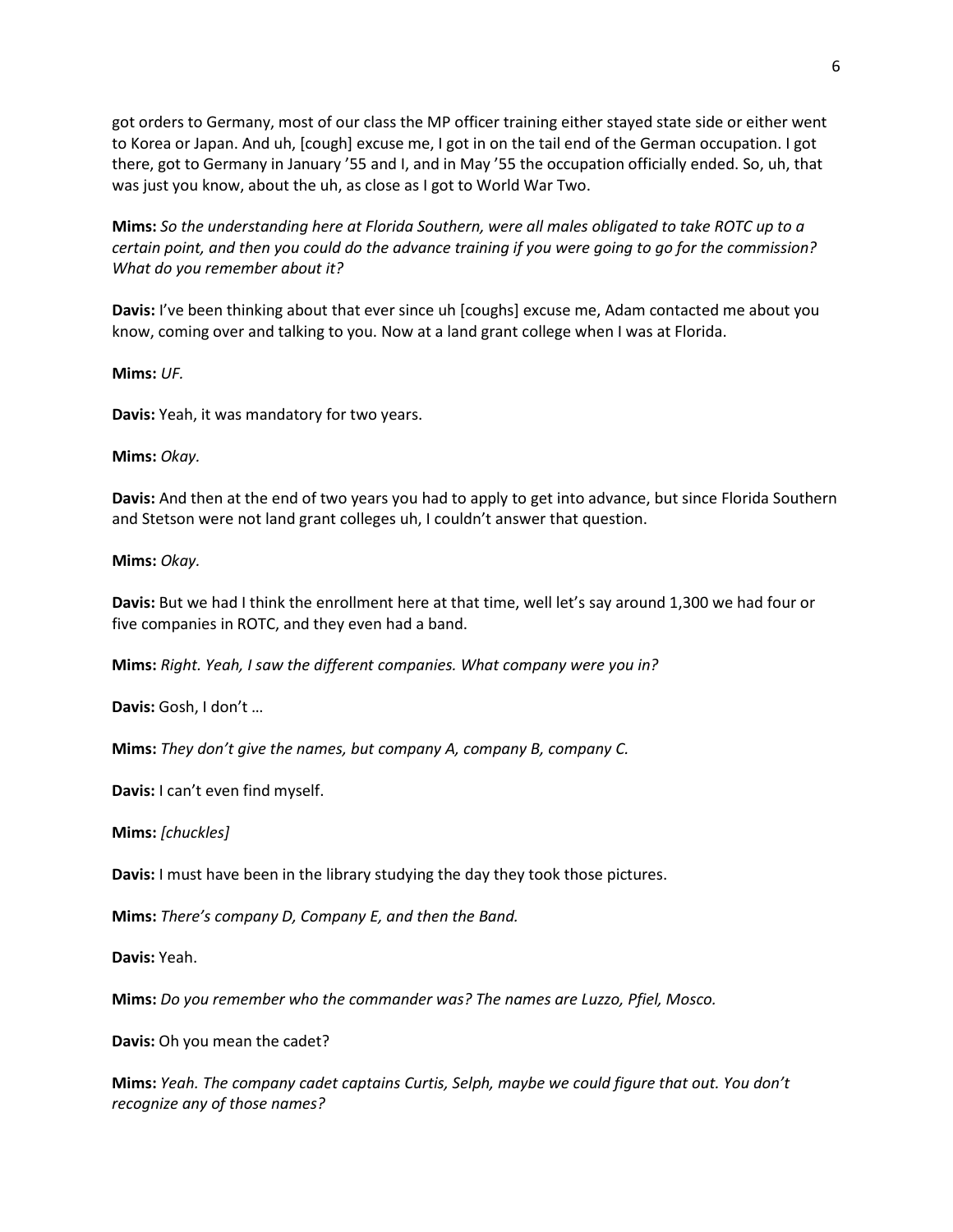### **Davis:** No.

### **Mims:** *Okay. Here's Dickinson's picture over here.*

**Davis:** Now, this gentleman I consider one of the big influences in my life. And, I don't think I ever met a nicer gentleman and uh, he was a company commander in one of Patton's Army division in World War Two. And then I guess he stayed in you know, after World War Two and switched over to the military police.

### **Mims:** *Okay.*

**Davis:** He came his assignment prior to coming to Florida Southern, he was in charge of the POW camp in South Korea, all the North Korean prisoners, and uh, this was of course I think about a year before I got here in the program, and they said everybody was scared to death when they found out. They said the new PLSNT is coming right running the POW camp in Korea. But you never meet a nicer person than uh, Colonel Dickinson.

### **Mims:** *You obviously, what you take a second chance?*

**Davis:** Oh absolutely! I, really influenced my life, you know, uh, I'm not real sure, you know, I just wasn't real sure where I was headed if I hadn't, you know, from here right into the Army. And when I got out and it was two years and in those days you had a commitment in the Reserve or National Guard. So, uh I came over here and interviewed with a position with the Florida Citrus Commission. That didn't work out. And uh, I was back in Cocoa and eighth grade American history teacher had resigned to run for the school board over in Brevard County. And I was just uh, backed into an education career. Uh, I got his slot and said, "Well ah, you know, I'll teach for a couple of years." And well 30 years went by and then somebody said, "Well you know every 30 years you should change jobs. You don't want to get in a rut." So, I made a drastic change, I went to work as a special agent with the defense department, doing investigation. That's about as uh, you know, far removed from public school guidance counselor.

**Mims:** *Yeah, is that it directly ties to your training in ROTC.*

**Davis:** Yeah.

## **Mims:** *What other influences here at Florida Southern, did you play any sports, intramurals or?*

**Davis:** Well intramurals, I was a member of the Phi Alpha Theta fraternity in Gainesville, and they had, uh what they call a colony here, which they just call Phi Delta, and I, uh kind of hooked up with them. I played intramurals, I think just volleyball, but you know when I got that job of driving the bus I did not have a lot of spare time.

**Mims:** *So you were a Phi Alpha Theta?*

**Davis:** In Gainesville.

**Mims:** *In Gainesville, but they had a …*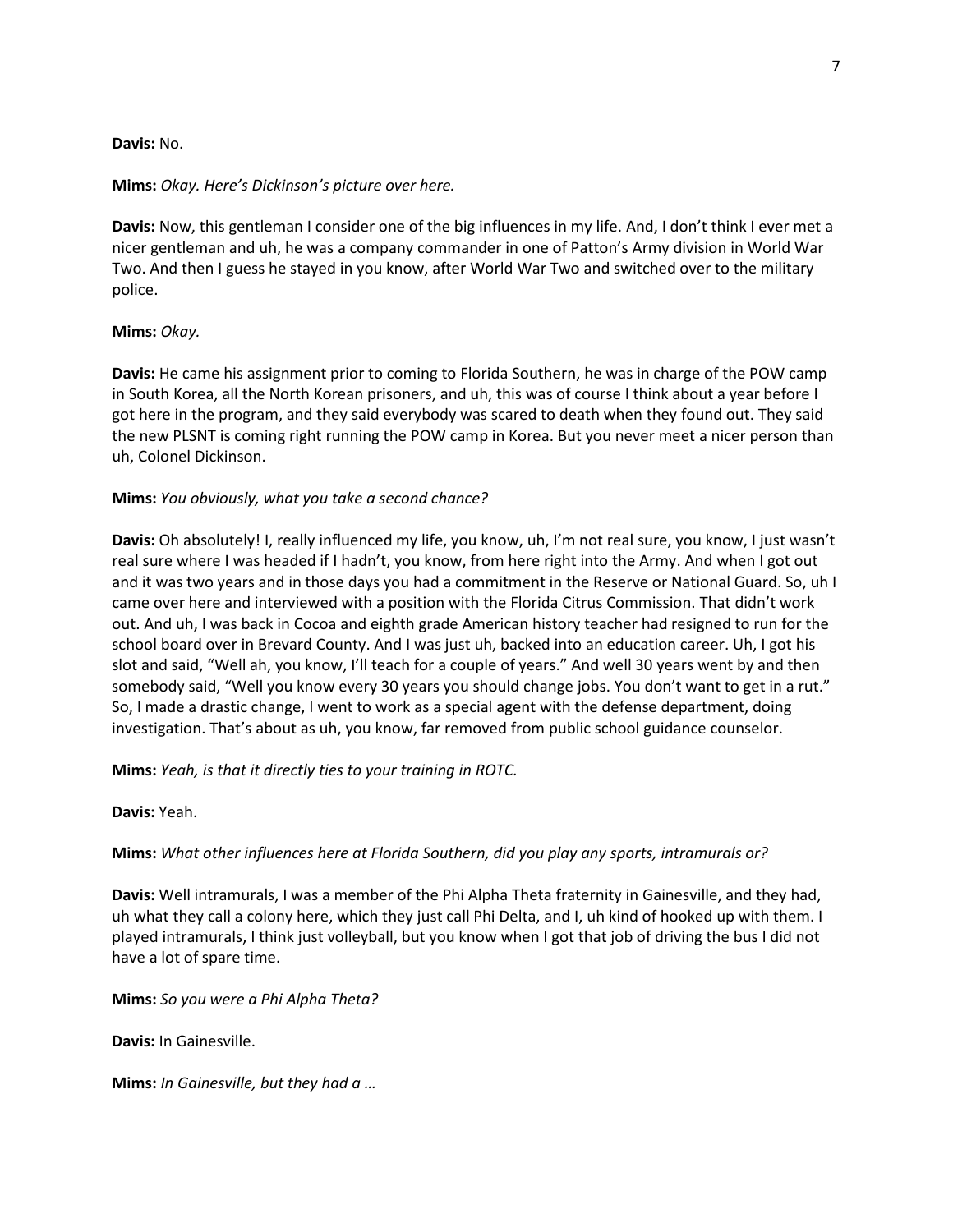#### **Davis:** They had a colony here

#### **Mims:** *Called Phi Delta.*

**Davis:** Yeah. But it never materialized that they you know, I'm not even sure, I didn't keep up with them after I left here. I'm not even sure that they applied. You know there is a process you go through.

### **Mims:** *Oh yeah, we know about that.*

**Davis:** But I think the whole atmosphere here, you know, the faculty I was associated with, just there was an interest in each student I didn't see at the University of Florida. Of course, as I mentioned, I was doing everything but what I was sent there for. My father said one time, "Now I got you in up there, now am I going to have to come up and get you out?" But no, I think Frank Szabo and Colonel Dickenson certainly were very influential in where I was going.

#### **Mims:** *Did you ever have any contact with President Spivey?*

**Davis:** [sighs] No, not really. Just [chuckles] the episode with the stuck tractor in the front yard. We use to see him on campus you know, he was all over campus. And then was required chapel I think on Wednesday. Uh, for maybe like 11:00 to 12:00. Then somehow, I got appointed to chapel committee the last year I was here, '53-'54. And uh, we were responsible for getting speakers, so you know I am an Episcopalian, so I contacted the Episcopal rectory in downtown Lakeland and he came and spoke. I don't remember too many of the speakers, they had. But we had Dr. Bethune, who was the founder of …

#### **Davis and Mims:** … of Bethune-Cookman.

**Davis:** Yes, she came over here, and I would say if I remember she was the most well-known speaker that we had that year.

### **Mims:** *Was that when Frank Lloyd Wright showed up that year?*

**Davis:** No, I understand he came periodically and would walk around, but no, incidentally he was a Clydell, I don't know where he went to college, but uh.

**Mims:** *Hmm. So, with the buildings being built here it generally impacted somebody uh, '54 let's see, Ordway would have been being built by '54, uh with Polk Science. Were they still building that in '54?*

**Davis:** Oh gosh, I draw a blank on that.

#### **Mims:** *Okay.*

**Davis:** Most of the, when I say guys I don't know how many of the girls were you know, here on work study.

#### **Mims:** *Sure.*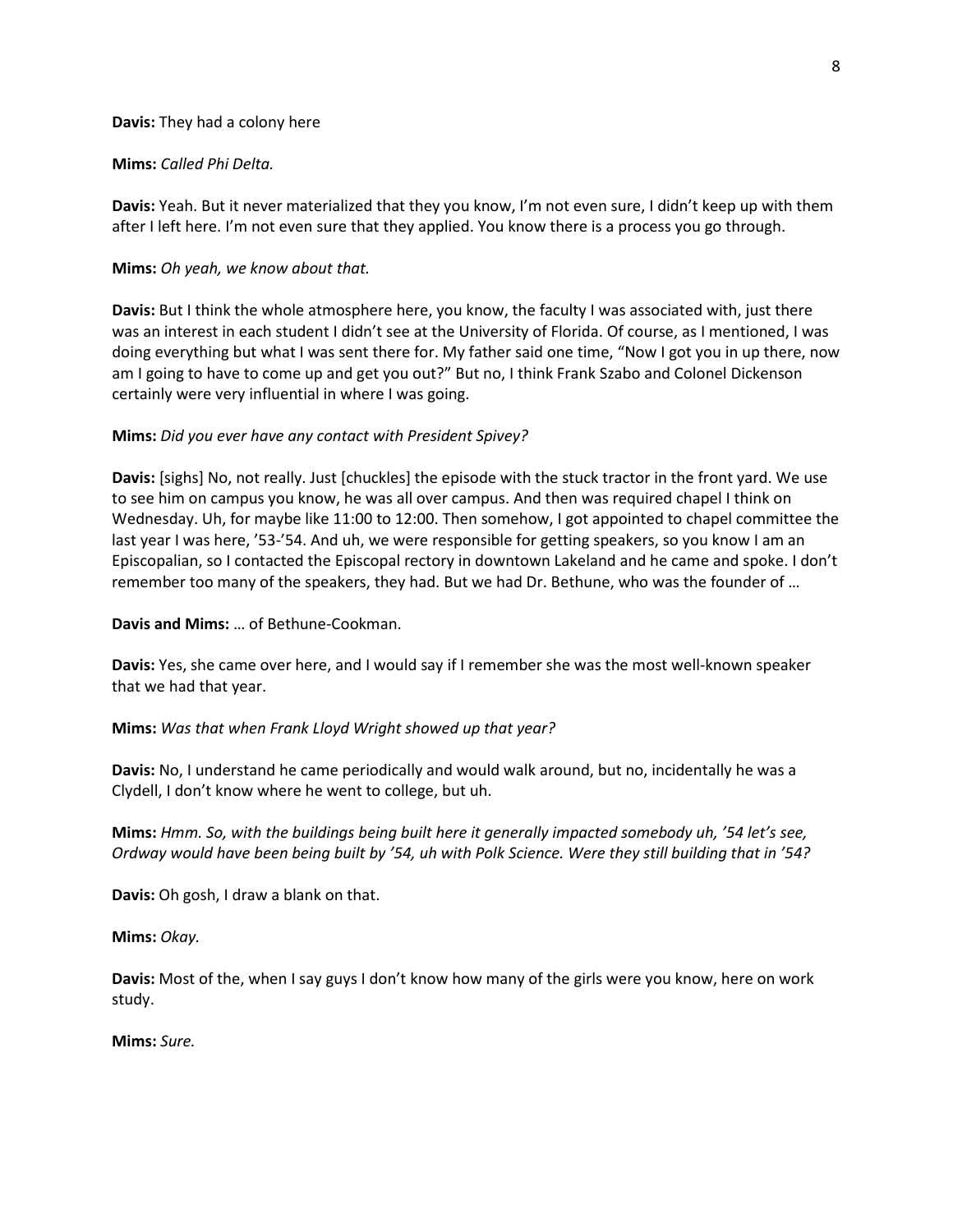**Davis:** but most of the guys that Frank had they were working on the construction. They didn't have all these esplanades like they do now. I think at that time, finishing those up probably was one of their top priorities.

**Mims:** *So, after construction was on the Esplanades, I think Polk Science it took them the longest to build because just the nature of it.*

**Davis:** Yes, well I needed one semester of science and I took uh, I think, Earth Science, I know it wasn't Biology, that summer I was here. But I don't remember you know

**Mims:** *What building?*

**Davis:** Yeah.

**Mims:** *Okay. Any other extracurricular that you did? I mean you're working, you're going to school, your ROTC, so you're pretty obligated for your time.*

**Davis:** Yeah, well I don't know how I got on that chapel committee to get speakers, but then I was appointed as a uh, senator from the senior class. There again, I don't know how that came about. Obviously, it wasn't based on my previous experience.

**Mims:** *[laughs] I guess you came here with a blank slate. They didn't look at your past.*

**Davis:** Yeah.

**Mims:** *Where was Commencement held when you graduated?*

**Davis:** In the Chapel.

**Mims:** *Pfeiffer?*

**Davis:** Yeah. Annie Pfeiffer.

**Mims:** *Annie Pfeiffer Chapel, uh-hum.*

**Davis:** Yeah.

**Mims:** *And so, right after graduation what did you do?*

**Davis:** Well, I had to go you see, ordinarily in ROTC you're going into advance the last two years. Between the first two years and the second two years you had to go to what they called summer camp. So uh, I had to go to summer camp after I graduated. In other words I had the cart before the horse.

**Mims:** *[laughs]*

**Davis:** Uh so, I graduated I think in June and I went to Fort Gordon Georgia for summer camp. And then uh, I was commissioned and I came home. I don't know for just a few weeks, and I was back at Fort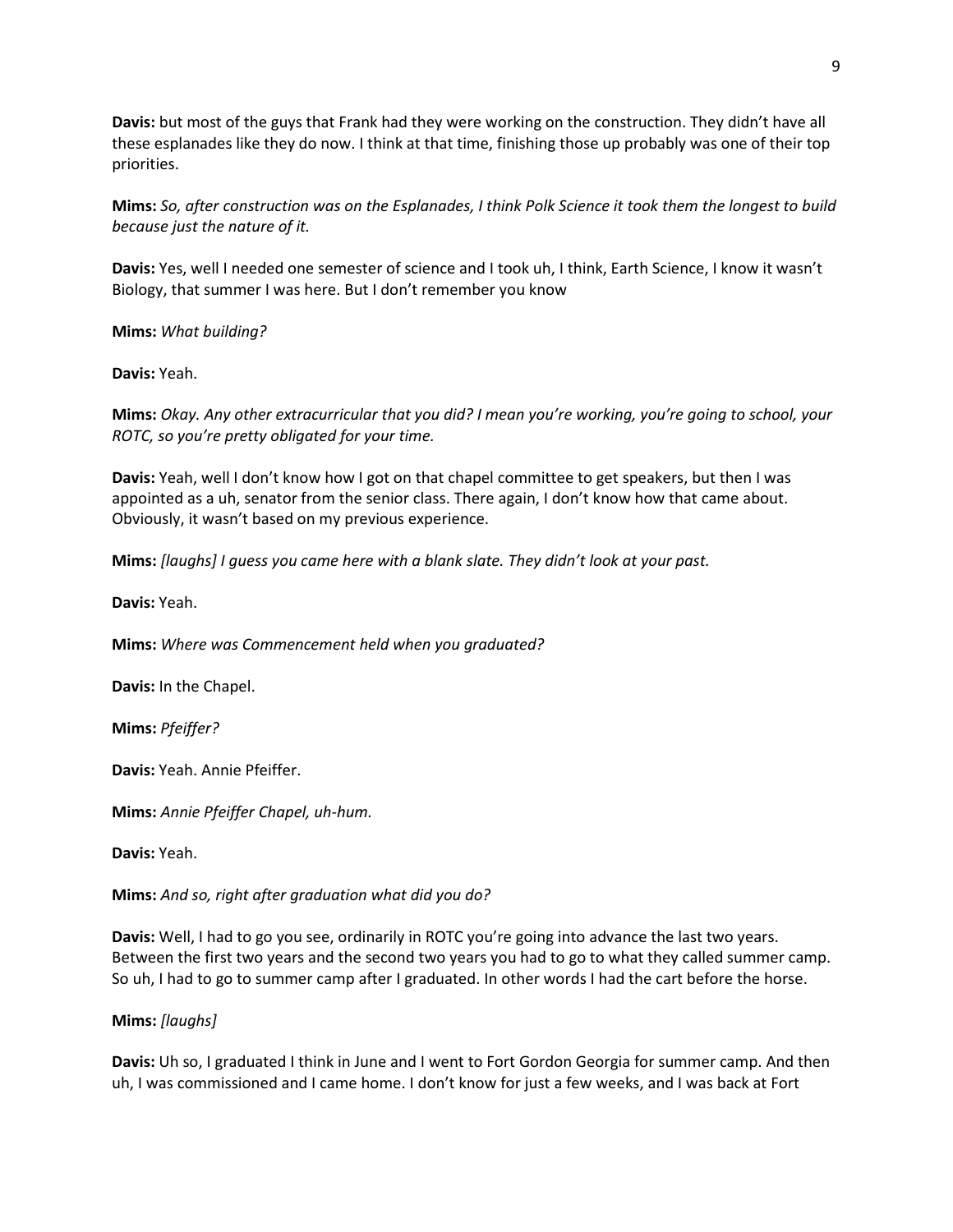Gordon on active duty. Uh, went through the military police office of basic and from there lead to Germany.

**Mims:** *Right to Germany.*

**Davis:** Yeah.

**Mims:** *And then you did your whole time there in Germany?*

**Davis:** Yeah, 19 months and 3 weeks.

**Mims:** *[laughs] Not that you were counting.*

**Davis:** No, no. Well you know, people ask you know, they come up and thank you for your service and what not and I'm very careful to say, now I wasn't there when the Germans were shooting at us. I was there in the occupation. They just didn't like us when I was there, but they weren't shooting at us.

**Mims:** *Right. Well it sounds like you have a real perspective, a historical perspective knowing what happened in the war, then being over in Germany. What did you kind of do in your off time? Did you, were you limited as to what you could do in Germany or could you go and look at some stuff?*

**Davis:** Well you know, a boy I was in high school with, was over there the same time, a boy named Dave Fickman, he was in the Navy and he was on what they call the Wind River Patrol.

#### **Mims:** *Hmmm.*

**Davis:** He was fluent in German, so he and I took several trips together and we took what they call the Red Ball Express, to Berlin. Which at that time, was occupied jointly with the Soviets and the British and the U.S.A. That was probably the highlight of the trips I had. I got to Paris, I got to Rome, uh, I got to London.

### **Mims:** *We're talking post war here, so I mean that …*

**Davis:** Yeah, yeah. Which I can remember the Red Ball Express we rode to Berlin. I don't know, two o'clock in the morning the train stopped and all we could see was just dark. You know, why are we stopped here? Then we see some Soviet soldiers walking fast towards the train with semi-automatic rifles that they carried, you know and I said, "Hey, I hope we're not going to have to fight our way out of here." [said as he chuckles] I don't know why they stopped us, we went on in to Berlin and they told us to be very careful and you stay in uniform all the time! And they had the check point Charlie, this was of course way before the wall and they said, especially now if you go into the Soviet section you go through that Check Point Charlie, uh you're on your own. They said do not take any photographs over there and you know, be sure you're in uniform. You know you get caught over there in civilian clothes, they could say this guys a spy, so anyway. I wasn't very anxious to spend a lot of time in the Soviet section. I think we were there like five days and then uh. On duty I was in Nurnberg and we were fairly close to the Czech border and sometimes in the middle of the night we would get a call, I guess from the CIA. They wanted an escort up to the Czech border and if you were duty officer that night, that meant you had to go. And we would escort a couple of sedans up to Czech border. We stopped maybe 50 yards from the border. I guess CIA agents would get out with a couple guys. They would go, somebody would come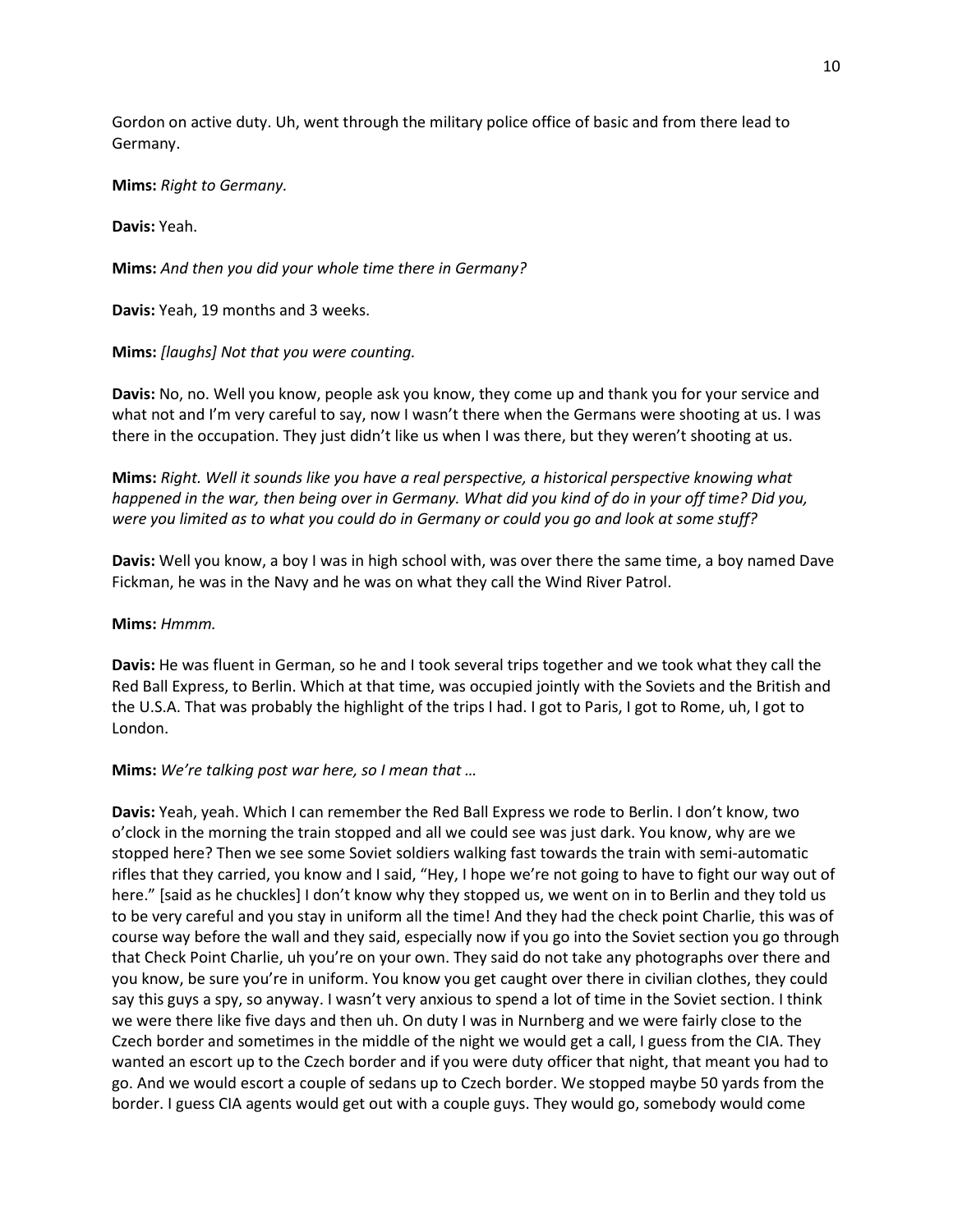from the Czech side, they were exchanging I don't want to say prisoners, but we were exchanging personnel. And I had uh, I had that experience a couple of times, and I uh, you know, I always kept my fingers crossed that you know, when I was duty officer, hey you got to make a run to the border. I don't know why the CIA, you know why they needed an MP escort; you know but don't ask any questions.

## **Mims:** *Wow. And did any of this reflect your training you got here at Florida Southern? You know in preparation?*

**Davis:** Well yeah, I think mostly uh, prep, you know, when you go to summer camp, you functioning as a listed man in the military police. Uh, you know, searching the suspect, handcuffing, I mean police work 101.

**Mims:** *Right.*

**Davis:** And then after I got commissioned and went back to guarding for the military police back to basics, you know the managerial side of you know, being a military police officer.

**Mims:** *You brought a couple of things, can you tell us about what you brought?*

**Davis:** Well, uh I am having one of my two utility runs uh, …

**Mims:** *Dad Vail Regatta, I read a lot about this in the newspapers, because the crew teams were really huge during this period of time.*

**Davis:** Oh yeah.

**Mims:** *They had the canoe teams then they had the crew.*

**Davis:** Well now, do they still have crew?

**Mims:** *No, I don't think even as intramural, it went away.*

**Davis:** Yeah.

**Mims:** *But look at who they are up against, you know a lot, here we got the Navy team, Annapolis looking at a 1954 Regatta program.*

**Davis:** You know all the Ivy League schools you know were big in crew.

**Mims:** *Yes, right. And obviously, I think our junior varsity, I think in like '51, '52; maybe even '53 took the national championship. So, that's cool.*

**Davis:** Well, if you would like to have any of these things, you know …

**Mims:** *Well yeah, whatever you would want to leave, but first I want you tell me about these things. Like, did you pay attention to the crew because you were their bus driver or did you like watch them?*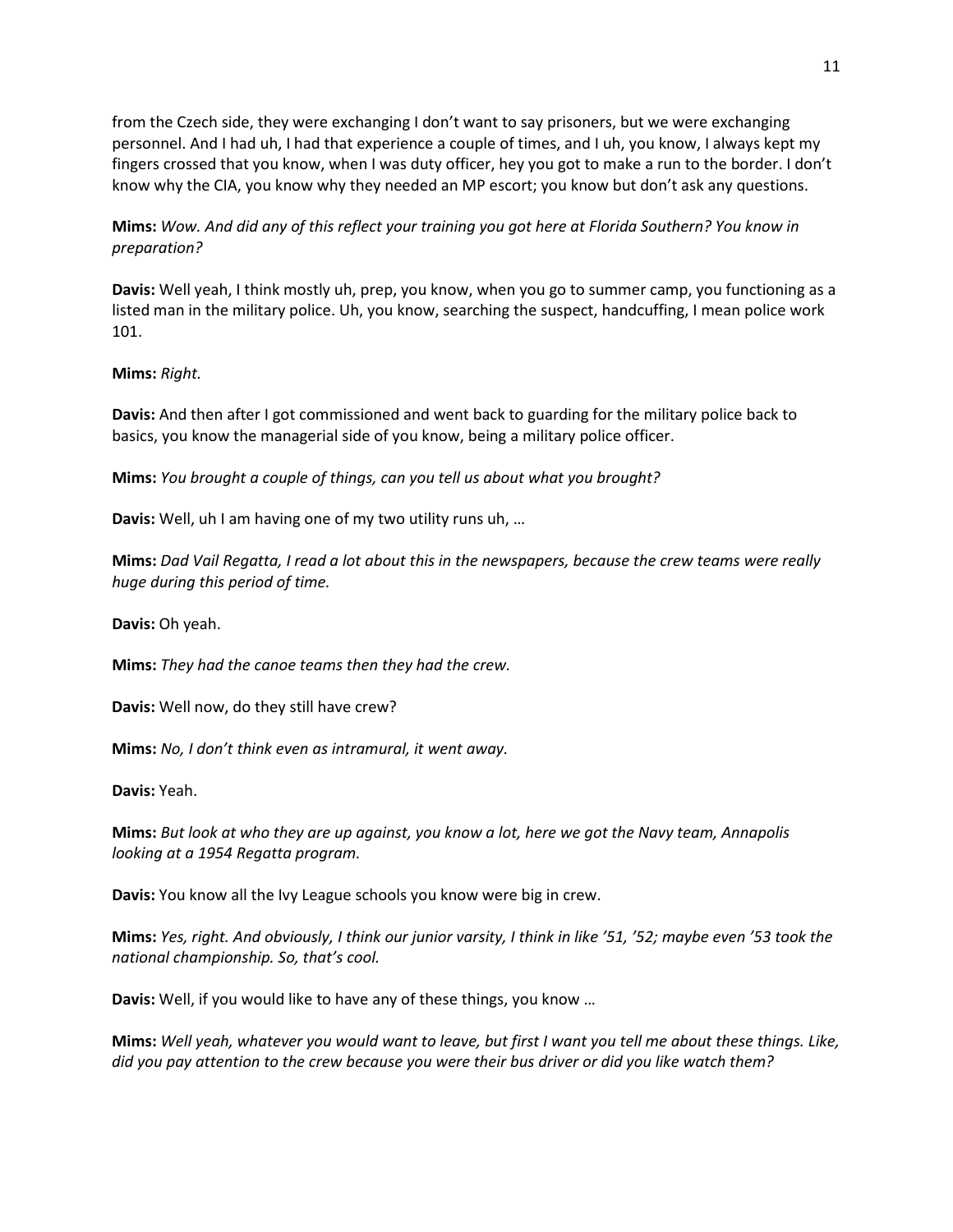**Davis:** Oh no, I with some of them rowing and it was on Schuylkill River and uh, there's a road that parallels the river, I would take the bus and at the start and I would follow them all the way up to the finish line. Not to pick them up just to …

### **Mims:** *Watch them?*

**Davis:** Oh yeah! We had of course air horns like a truck and I was going along [laughter] go fast. So, that year driving the bus was a very, very interesting experience.

**Mims:** *You were like an extension of them, kinda like fifth man.*

**Davis:** And when I was taking glee club they were singing and when I would try and sing along with them [laughter] and you know, that's not one of my strong suites. They'd say come on you know, and then they'd do some rehearsing about what they were going to sing at Methodist church. Then they'd start you know, 99 bottles of beer on the wall, [laughter] some of the, you know …

## **Mims:** *That's not good Methodist school.*

**Davis:** Well yeah, very interesting experience. [laughter] Now, I had both the Patricks for Florida history. The sooner I made my grades to get into the fraternity, [chuckles] now you might be interested in that. I had Mr. Patrick the first semester of summer school and got a B, and then his wife taught this semester and I guess I was resting on my laurels I got two D's for the semester, so anyways I came across that the other day.

**Denham:** *That's great.*

**Davis:** So, …

**Denham:** *The great Patrick Patrick.*

**Davis:** Yeah.

**Mims:** *I like that.* 

**Davis:** Now, I don't know rather that was a final or a mid-term test, you know.

**Mims:** *Right. It's nice to see this kind of stuff though. Very nice.*

**Davis:** I'm probably the only student they ever had that still has a copy of the test.

**Mims:** *But see you're a Historian, so we save this kind of stuff. I got my stuff from like grammar school. [laughs]*

**Davis:** I just came across my report cards the other day and …

**Mims:** *Why, I don't know. It's just in us.*

**Davis:** You know, not a real impressive, now this was …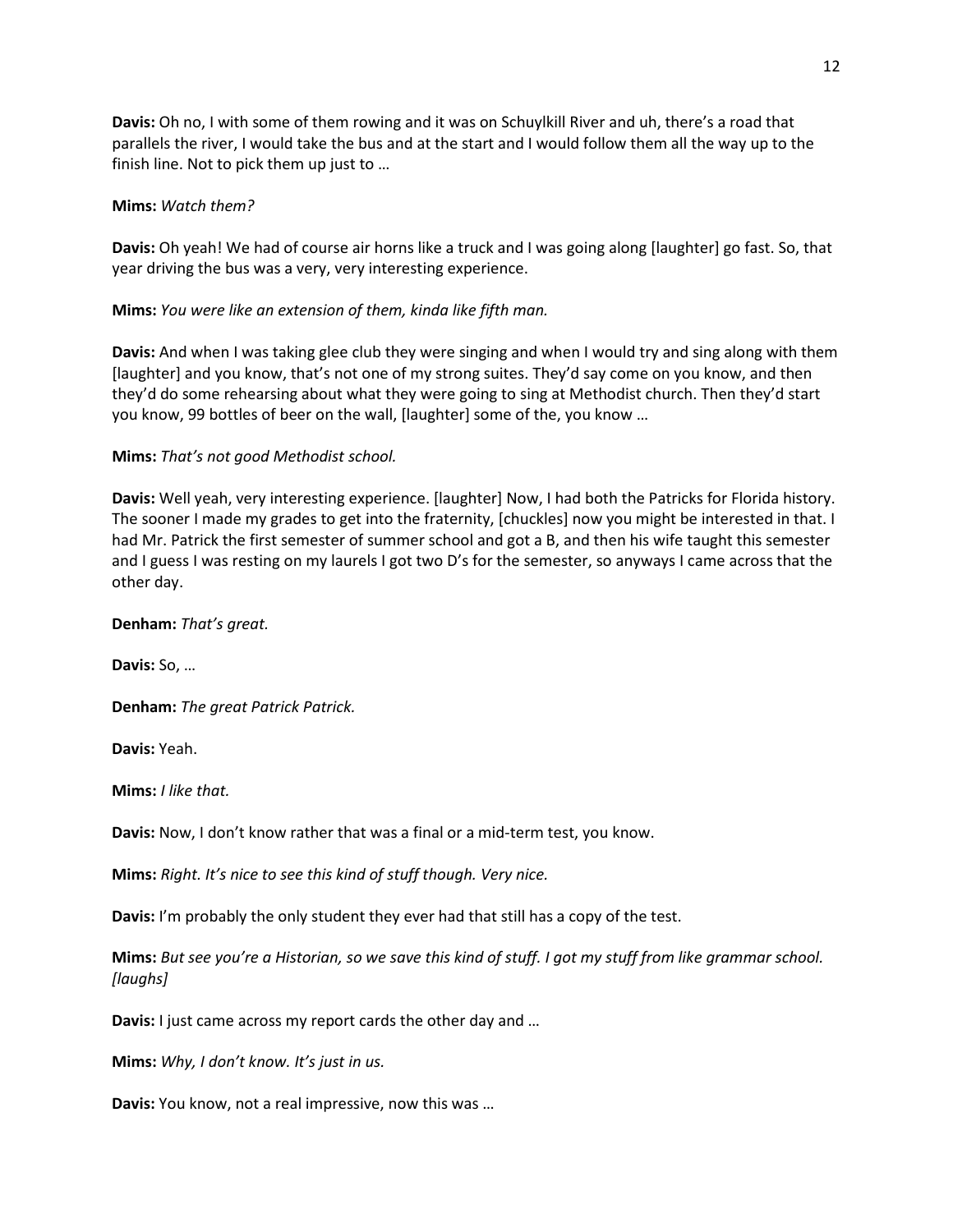**Denham:** *Did you have Bill Carlton out there, Bill Carlton?*

**Davis:** Uh, no, what did he teach?

**Denham:** *He was government.*

**Davis:** No, no I was thinking he had

**Denham:** *Political science.*

**Davis:** No. No. But I know him by reputation.

**Denham:** *Wild Bill.*

**Davis:** Yeah. Wild Bill.

**Denham:** *You know him by reputation.*

**Davis:** Yeah. Yeah.

**Mims:** *So this is what you would get for ROTC here at Florida Southern?*

**Davis:** In other words, early on in the fall they promoted me to you know

**Mims:** *Sergeant.*

**Davis:** Sergeant in adjutant cadets.

**Mims:** *Right.*

**Denham:** *What about Sam Crawford, do you remember Sam Crawford?*

**Davis:** What did he teach?

**Denham:** *History as well.*

**Davis:** No. no. Uh, the only …

**Denham:** [unable to determine question asked.]

**Davis:** No. The Patrick's were the only History teachers I had at Florida, and then of course down here Elderkin and then the Fugitts. Well actually just Mr. Fugitt. Well, I shouldn't say that, I think he and his wife both were Doctors.

**Denham:** *Remember Patrick was very distinguished wore a suit, wore a suit all the time, is that correct? A very distinguished looking man?*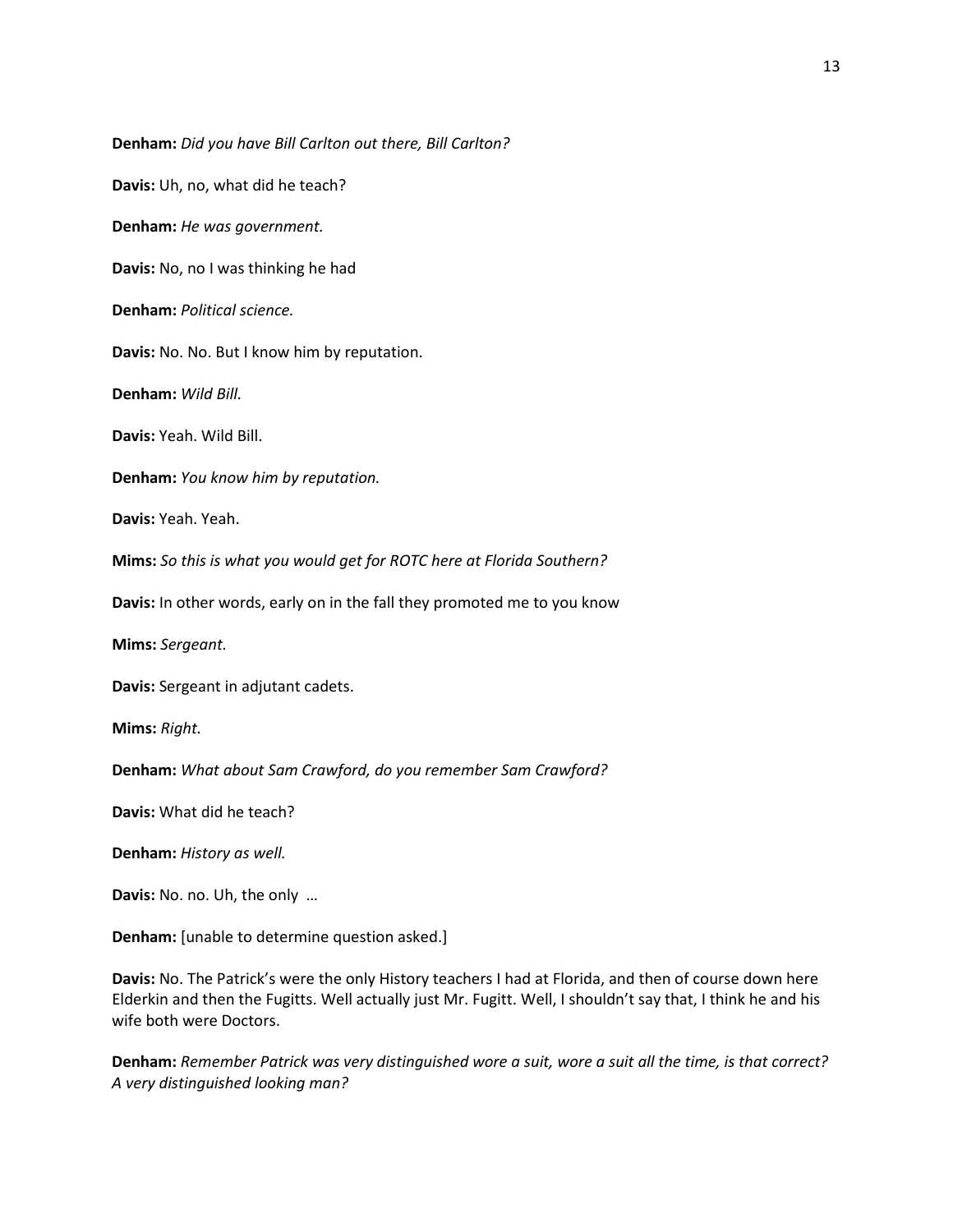**Davis:** Yeah, well, oh gosh [chuckles] that's been almost 60 years ago [laughter] I couldn't help you much on that. Now there was another one that I had, Dr. Phil Constance, Phil was an icon at Florida.

### **Denham:** *Constance?*

**Davis:** Constance. C-O-N-S-T-A-N, I think. He taught Argumentation and Debate and he had the advance Speech courses. And he, he was always dressed to the nines. I had him for two semesters I was there for summer school. And I, I was a waiter in a downtown restaurant in Gainesville. And Dr. Constance was a speaker I think at the Kiwanis Club. He had a white Palm Beach suit. He was always dressed to the nines and uh the dessert that day was a scoop of vanilla ice cream with chocolate syrup. Thank goodness I didn't get the details, but he was at the head table and the space behind it where the server came with a tray of those things, and when he got to Dr. Constance the tray tipped a little bit and along with it came running down the chocolate syrup, [laughter] down the front.

### **Mims:** *That's a magnet.*

**Davis:** Oh, it absolutely brought the house down, [laughing] oh, Dr. Constance, he really could have been a stand-up comedian, [laughing] he you know uh, they got wet towels and everything, you know, and got him cleaned up. And this was going on right before he was going on to speak. So, he took his coat off and hung it up on the back of his chair and uh, he didn't get a standing ovation, but I think it was the Kiwanis club, they uh, I don't know why you remember things like that, with all these important things in life.

**Mims:** *It's a good memory, that's why you remember it. This was from you're commencement?*

**Davis:** Yes. And [long pause] this is the breakdown of the ROTC.

**Mims:** *Oh, okay. Are you a company, oh … ?*

**Davis:** No. That is when I was a sergeant.

**Mims:** *Okay. It doesn't tell you which company you were with?*

**Davis:** Yeah, it should.

**Mims:** *Dabney Davis you were Company B. So, according to that you should be in this picture here at the top. You were Company B. You were the boogie woogie bugle boy of company B? [all laugh]*

[long pause] You got to be in that, I'm just going to look through some of your other stuff while you're looking.

**Davis:** Well, the officers were not listed …

**Mims:** *Together?*

**Davis:** No, they are always at the end.

**Mims:** *Corning Tolle, How much contact did you have with him?*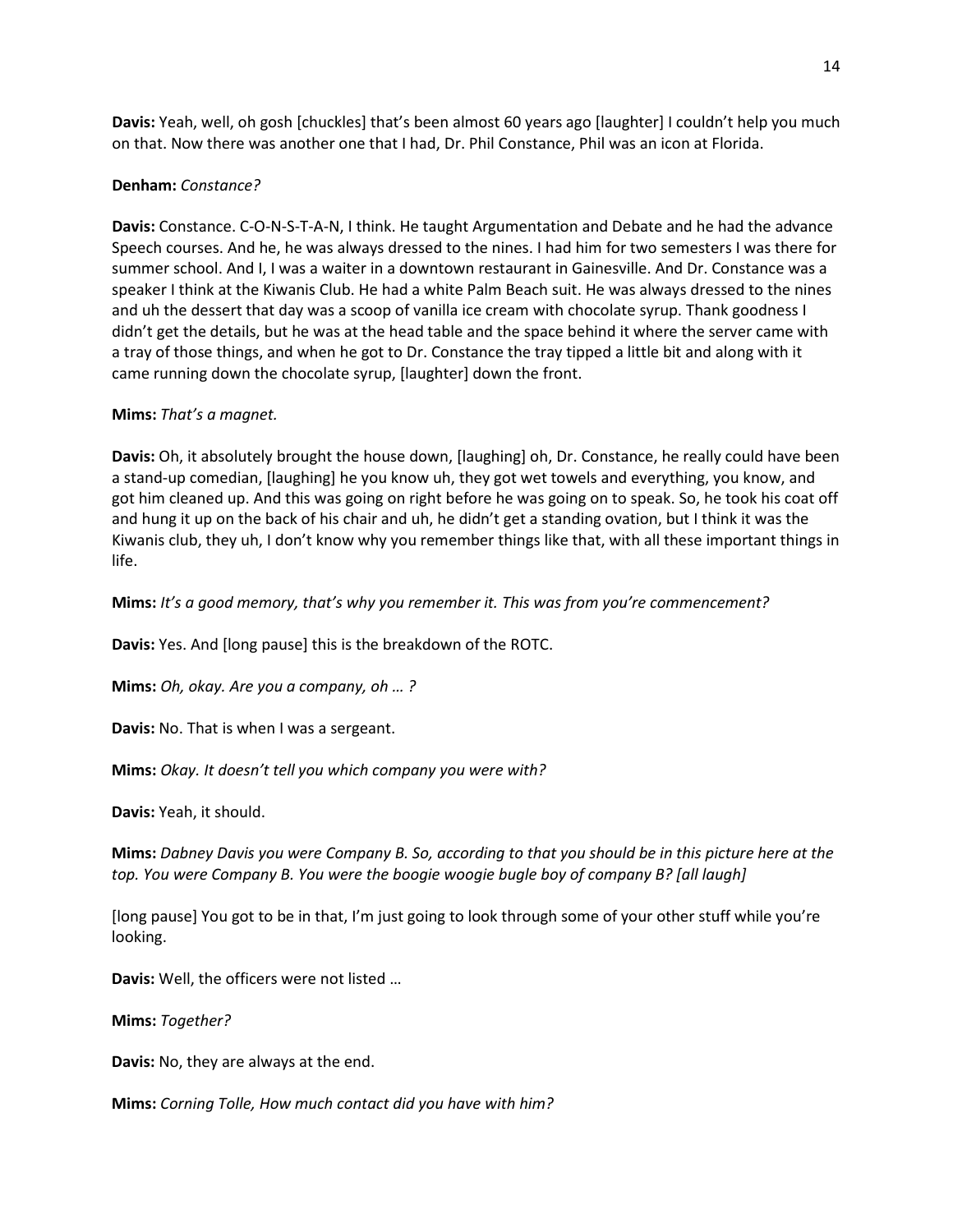**Davis:** Well a fair amount.

**Mims:** *Was he, Doctor of, Szabo was Dean of the students, but Corning Tolle was …*

**Davis:** Uh, Szabo wasn't the Dean at that time.

**Mims:** *He wasn't?*

**Davis:** No, no I think that was I don't know how many years after I left. He was just, I don't know what his official title was, but he was just in charge of grounds and working students.

**Mims:** *It says here, you were elected to the Men's Council. What's that?*

**Davis:** Well, [chuckles]

**Mims:** *Looks like it's pretty important.*

**Davis:** Well, uh I'm not real sure. We met periodically, but I'm not sure what our agenda was. Uh, …

**Mims:** *Okay, because it says the voters made a wise choice, so it must have been something you must have been known about.*

**Davis:** Well yeah, young fool.

**Mims:** *[laughs]*

**Davis:** Just some odd …

**Mims:** *yeah, these are the Phi Delts and their intramural volleyball.*

**Davis:** And I even got my …

**Mims:** *Okay, here's your student committee for Chapel Program, there's your Episcopal Card; oh this is the choir bus. So, you wrote for the newspaper, too? So, how did you get the nickname "Satch?"*

**Davis:** Uh, [chuckles] I got that when I was at Orlando High School. Um, I managed the football team at OHS and I guess somebody thought that my derriere was a little …

[End of tape, side one]

[Beginning of tape, side two]

**Davis:** Thank goodness they dropped the second part and it just became "Satch."

**Mims:** *Uh, huh. Usually it is conjunction with somebody playing the trumpet. Satch O'Mouth, Satch …*

**Davis:** Well somebody said, I was the only white guy they ever heard of named "Satch," so …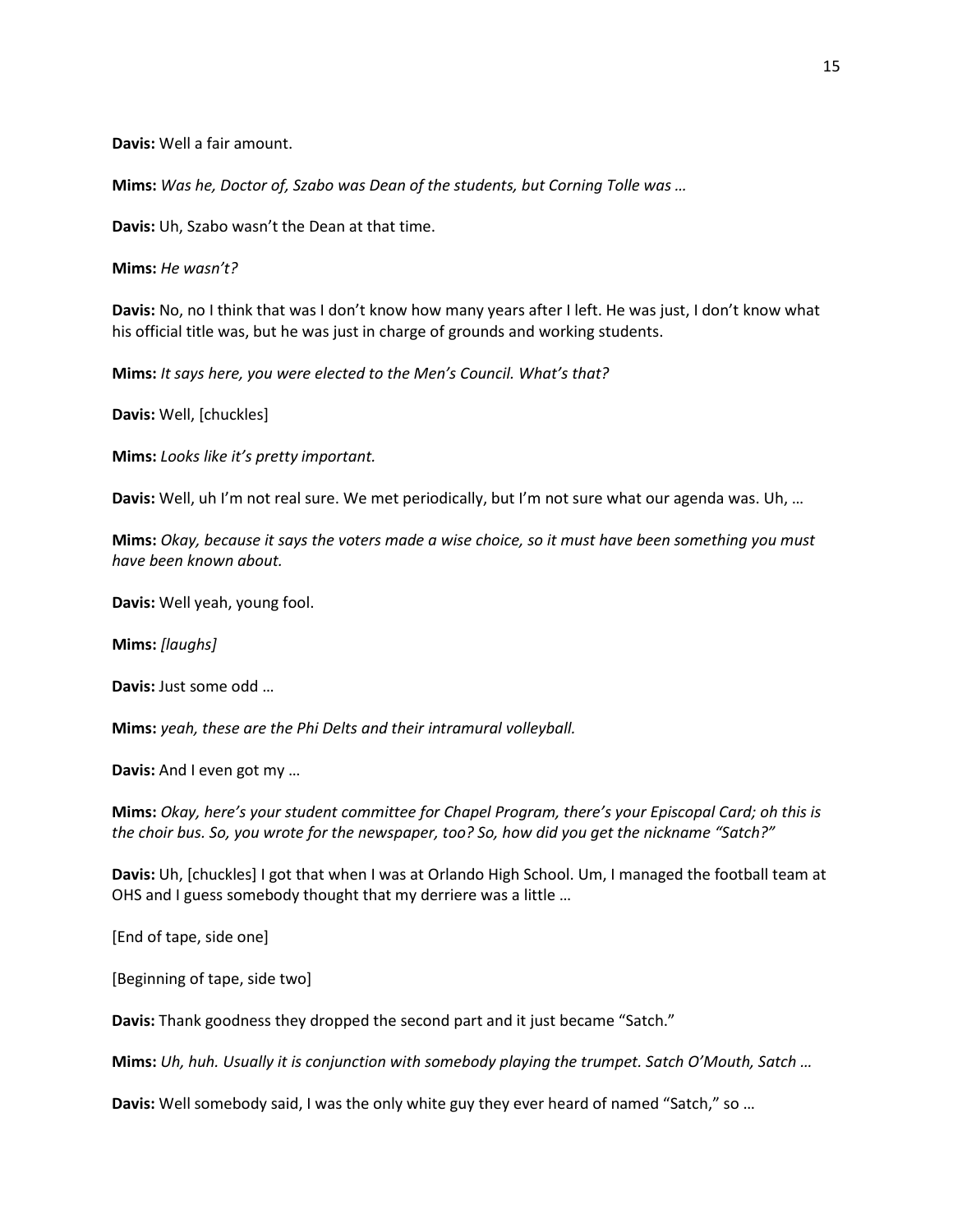**Mims:** *That's an interesting story, I see your Chauffer's license here, and then this is your ID card, not a photo ID, but just a ID card. Now would you attend any athletic events? Now you were driving the bus half the time, but I mean like local events would you go to them?*

**Davis:** Uh, well I'd go to the basketball games, and I'd go to some of the baseball games, but I you know, when you spend a lot of time with them on the road you kind of, well I was kind of the pseudo-manager of the basketball team.

## **Mims:** *Oh yeah?*

**Davis:** Yeah. Now I, I took them up to Mercer for a Basketball game with Mercer, and we were really getting thumped bad, and I had on warm-ups. I'd go out there when they warmed up and you know just throw them the ball back and so forth. And I think one of the play, right at the end of the game, uh, one of the players said the coaches name Clipson, and they said, "Why don't you put 'Satch' in." So anyway, he said, "You want to go in?" I mean this was like the last two minutes of the game and we were like 25 points behind. I said, "I don't think it would get any worse." [laughter] So, you know it was seventh ball out of bounds, I'd take the ball out of bounds, I threw it in and one of the Mercer players intercepted it and soon as I stepped on the court, he basically handed me the ball and then I took about one or two steps and I, today it would probably be near three point range, and of course I didn't get anywhere near it, but anyway the buzzer sounded and you know, I can honestly say I played basketball at Florida Southern for about two minutes.

### **Mims:** *[laughs] Still you played nevertheless.*

**Davis:** Now,

**Mims:** *You make claim to that.*

**Davis:** This was at summer camp, I was telling you about, uh …

## **Mims:** *Uhhmm, Again looking at photos of him at summer camp and this was at Georgia?*

**Davis:** Yeah, in Georgia at Fort Gordon in uh, Augusta. And Pasco Cadd, these other guys were a year behind, but Pasco and I were in the same class and we, and I think this was the Episcopal Church we went to. And this was taken when I was in Nuremburg at a Provo Marshall's conference. This is yours truly and Connie Wagner my classmate, here at Southern, and this gentleman in the back right here was uh, one of our instructors here.

### **Mims:** *At Southern?*

**Davis:** Louis Defreda, yeah.

**Mims:** *Wow, what are the odds of that and you guys are in Nuremburg, Germany?*

**Davis:** Yep, Yep, well this was taken just a couple of months before I rotated back.

**Mims:** *Okay.*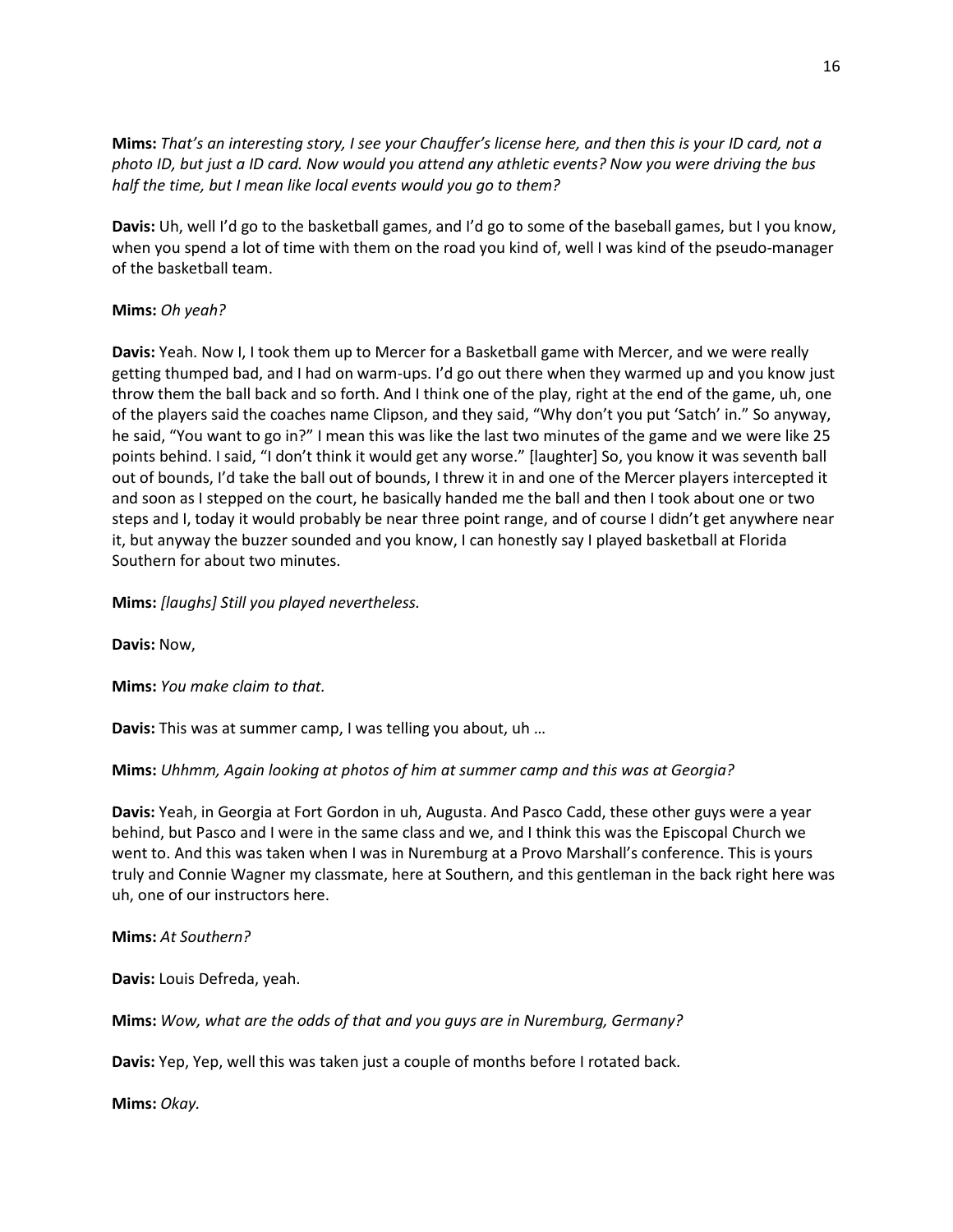**Davis:** Jack DeFreda ended up as Brigadier General, I think in the Army Reserve. But I you know, I didn't keep in contact with him after that. These are the Marshalls in Germany.

### **Mims:** *And what are you doing here?*

**Davis:** Oh they had a conference you know.

### **Mims:** *Just a conference?*

**Davis:** Yeah these are short term goals, these are long term. Now uh, this is the Japanese exchange with Shiro Yamazaki, and these two guys all three of them were on the tennis team here and uh, Shiro, I think, he had all the rights to all the NFL or NBA uh, not artifacts, anything connected with uniforms and whatnot. He had the franchise to retail them in Japan. And whatever it was, evidently he did very well. Anyway, he and his wife came to Orlando, I think two years in a row. They lived in California, he contacted me and then these two tennis buddies to meet him at this Japanese restaurant on International Drive. And then this is some kind of Japanese ceremonial apron. I'm not sure what I guess thee; Shiro was a good friend of the guy that owned this Japanese restaurant. And I'm sure that's where he got those you know.

**Mims:** *Now did you know him because he was a tennis player or did you … ?*

**Davis:** No, now don't quote me, but I think he, uh one semester lived in the apartment. You know I think there were four of us per apartment.

## **Mims:** *You shared the apartment.*

**Davis:** Yeah, now I had a letter from him that summer. He went to New York to work, he had some Japanese connections and he wrote me a letter, [chuckles] I still have a copy of that. He referred to me as his advisor.

### **Mims:** *Oh really.*

**Davis:** He wanted to say Advisor. And the letter was addressed to Mr. "Satch" Advisor Davis. And Sweet Street you know in Cocoa, and he said I was his Advisor. He said now I have a friend coming here and you're going to be his advisor too, but I graduated though, so I didn't have that distinction. Now this here is …

### **Mims:** *Oh your 50 year club.*

**Davis:** Yeah, yeah, now, ok, this is the only …

**Mims:** *You driving the bus! Oh! Cool! Somebody was smart take your picture with that.*

**Davis:** I wish I had somebody getting my picture standing outside the bus.

**Mims:** *Yeah that would have been good too.*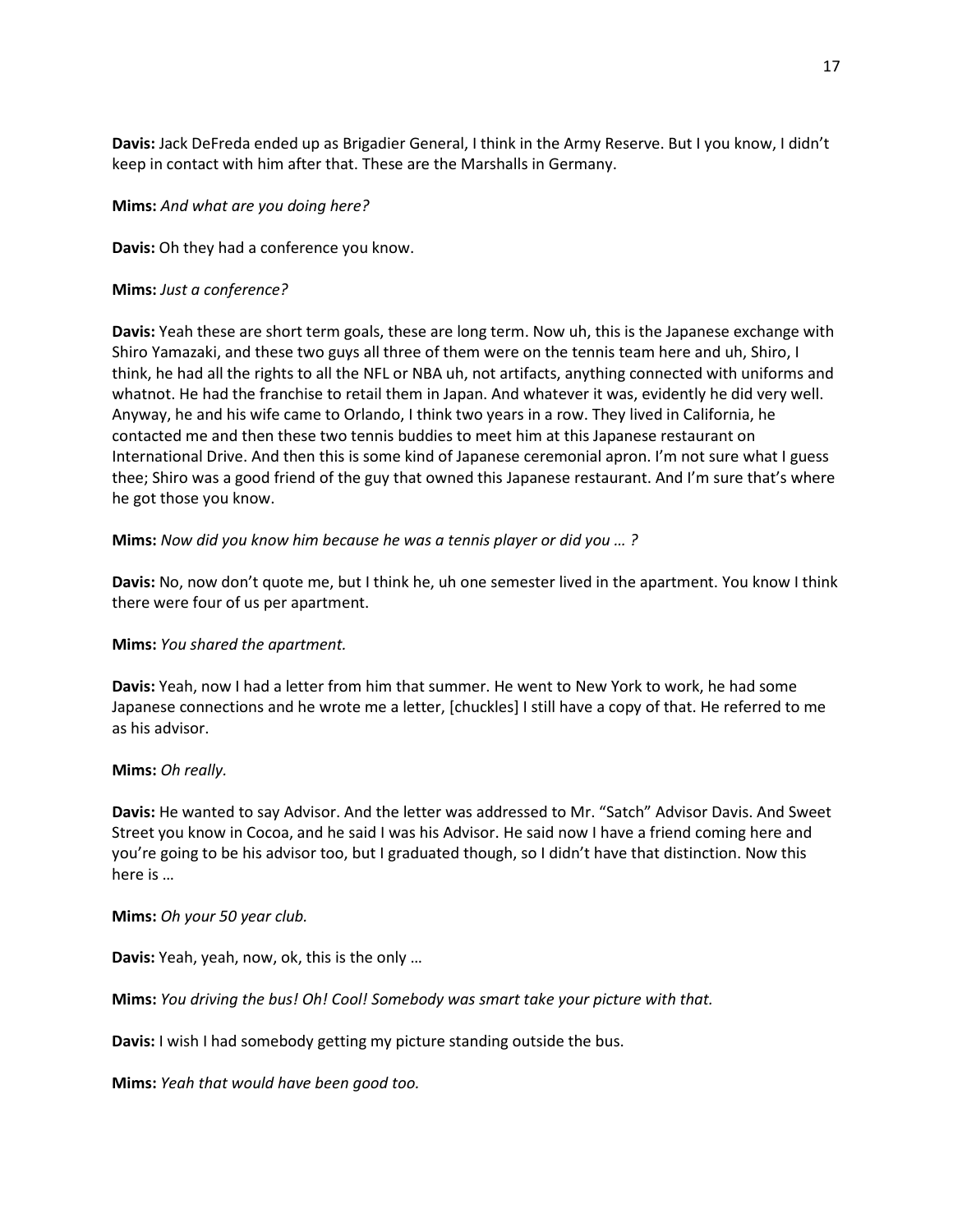**Davis:** Yeah, yeah.

**Mims:** *Yeah, he was the campus photographer here for a long time.*

**Davis:** Oh.

**Mims:** *Sanborn, Harold Sanborn. Yeah, if you look through any of the newspapers, you'll see where it often says photo by Wille here, it often says photo by Sanborn.*

**Davis:** Now this was when I took them to Pennsylvania .

**Mims:** *This was the Chorus?*

**Davis:** Yeah, yeah.

**Mims:** *Now what's your hat?*

**Davis:** I think it was a cardboard thing that somebody stuck on my head.

**Mims:** *[laughs] taken a trip last Thursday night, well okay.*

**Davis:** Here's another picture, Shiro.

**Mims:** *Oh this is …*

**Davis:** Shiro.

## **Mims:** *Yeah. So, I got to ask, post World War Two Asian International Student at Florida Southern College, I wonder how the atmosphere was for that? Did you pick up any of that?*

**Davis:** I was never aware of any friction you know, and we had the Phi Delta's had several Cuban nationals up here and this would have been Batista was there, pre-Castro. No I think the atmosphere here; uh everybody was all the same color. There weren't any minority students, you know, here from America. No, I, a couple of times I thought about taking a break or something, taking Shiro home with me for the weekend, you know in Cocoa. Of course, I didn't have a car. The thought entered my mind, well maybe I didn't know how Cocoa and Rockledge, in those days they were pretty along the redneck side, you know, and uh, but anyway, if I had had transportation, I probably would have taken him home, you know for the weekend. I know he would have been more than welcome by my parents. That wouldn't have been a problem.

**Mims:** *It's still just hard to imagine that we're still in the Jim Crow South, during this period of time as well. Other than what happened during the war years, just the whole kind of race interaction here in the United States. I just wondered what your take was on that? I mean Florida Southern, it seems like it was a cohesive kind of homogeneous type environment.*

**Davis:** Well no now, I think the African American or a person of color would have been more than welcome here. And I can't well, I didn't much contact within the community, but I think at that time Polk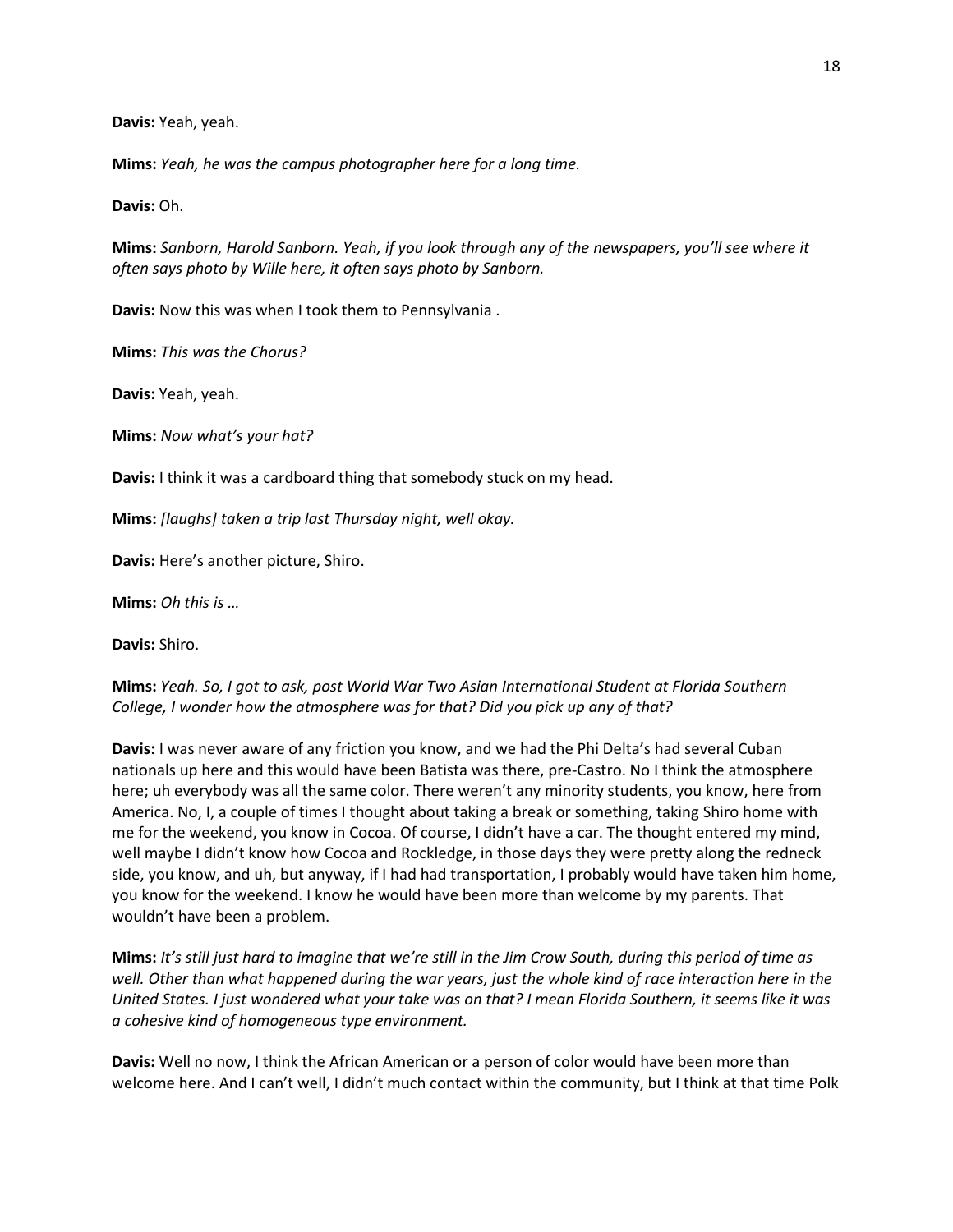County was still kind of redneck, but as far as campus was concerned, I think most of the kitchen help in the cafeteria was black, I don't think at that time the minority population in Lakeland was real high.

**Denham:** *Now was Miss Bethune very well received when she was here?*

**Davis:** Oh absolutely, absolutely.

**Denham:** *Did they have any other African Americans who came to see her from the community at the same time?*

**Davis:** I couldn't answer.

**Denham:** *You don't remember?*

**Davis:** No. But we were assigned a seat.

**Denham:** *Right. You had to be there.*

**Davis:** Yeah. Well, if you were there the semester, you got something like two honor points. And I said, "Hey, I need all the help I can get." [laughs]

**Denham:** *Well now was there a Miss Davis in this?*

**Davis:** No, no. Just a couple of close calls.

**Denham:** *Couple of close calls.*

**Davis:** Yeah, yeah, But that doesn't count except in …

**Davis and Denham:** Hand washing and horseshoes.

**Davis:** No a couple of close calls, well you know, kind of limited, I had no car when I was in Gainesville, but a couple of my fraternity brothers sometimes would over indulge in the social function, and I could use their car and a down here I had a couple of close friends in Orlando that would come down here sometimes on the weekend. And you know, they would have a dance or whatnot, so uh, just uh, and then one of these guys would come down sometime and I probably spent more time with co-eds at Rollins than I did with down here. [laughs] Uh, when my closest friend ended up marrying one gal from Rollins and of course they were an item and they would fix me up with one of her Sorority sisters. But this guy and I uh, the I guess in those days more of the kids came to Winter Park by train and some by air, you know. And my buddy got the idea and said, "We ought to get a jump, they got the mixer you know Friday night and everybody is there, and we ought to make contact with these gals before that." So he came up with the ideal and he said, "Listen, we will go to train station", which is downtown Winter Park, and we would go there and see the girls getting off. Now the deal was whichever one that sees one and makes the first contact the other one has to get her baggage, her luggage. [all laugh]. We …

**Denham:** *Now where would they be coming from?*

**Davis:** Oh, all over.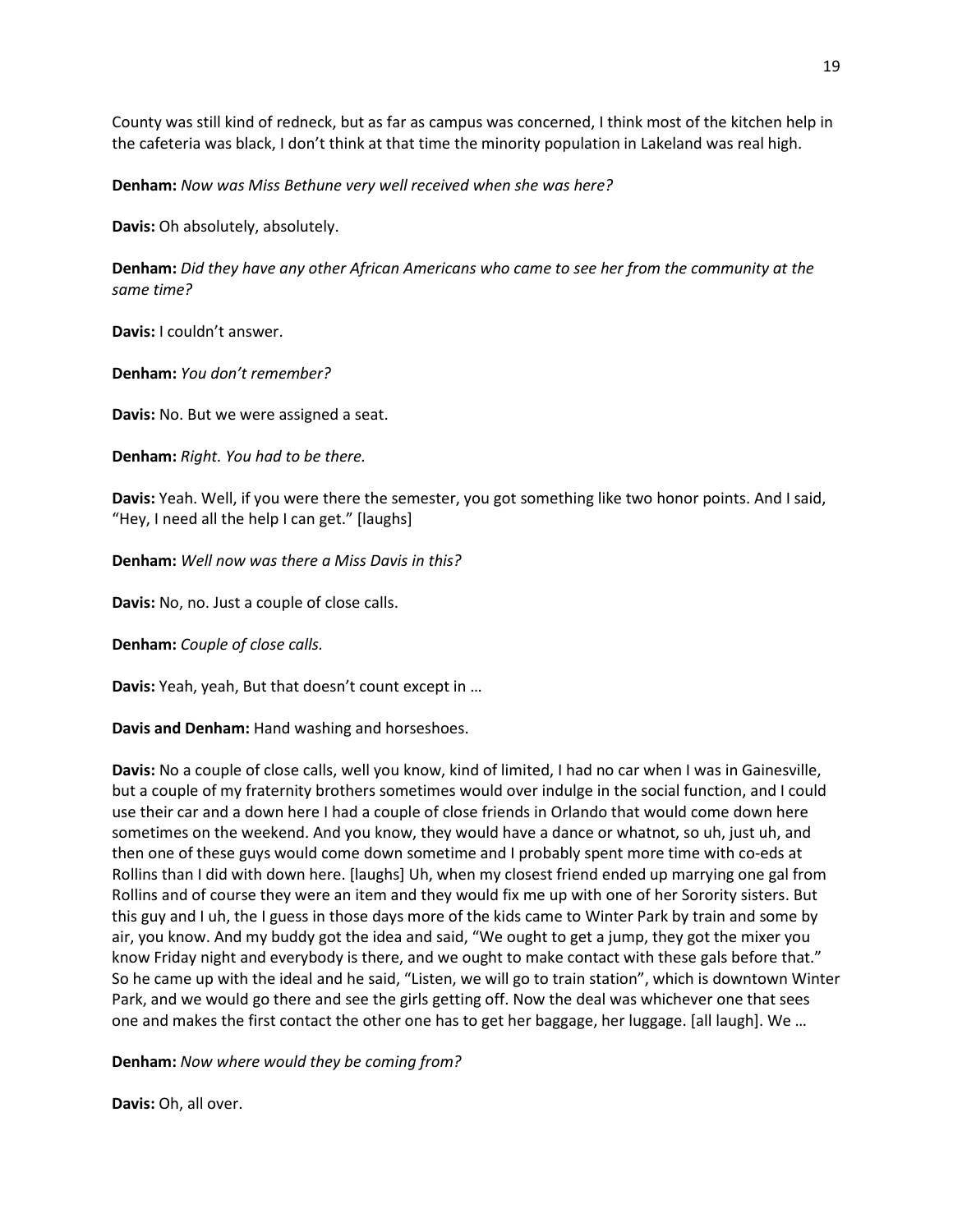**Denham:** *But, all on a Friday night? I mean that's …*

**Davis:** Oh no, no, no. That is when they would be having the mixer that would be on Friday night.

**Denham:** *You mean when they would be coming in for the semester?*

**Davis:** Right.

**Denham:** *And you guys would just go down and hang around to see the young ladies coming off.*

**Davis:** Yeah. Some people would probably say dirty young men not dirty old men.

**Mims:** *Yeah, these college guys.*

**Davis:** Hey, I said look, the light came on, I said, "You know Jimmy, the real high rollers aren't coming by train, they are coming in their own car or they are coming to the airport. We need to be meeting them out … I mean they had uh, these oh gosh not Del Monte, one of the big canning companies. Their daughter was down here, they had another one from the Spaulding Sporting Goods, youngster I mean the top of the line.

**Mims:** *Here at Florida Southern or at Rollins?*

**Davis:** Rollins.

**Mims:** *Yeah okay.*

**Davis:** Now the last time we did this, my buddy spotted this gal first you know, he said, "Satch, you going to get her baggage?" She had nine pieces of matched luggage and a set of golf clubs. I said, "She must be running away from home." [laughter] So, anyways I said, "Hey, a guy could get a hernia lugging all of that stuff." But uh …

**Mims:** *When we had mixers here at Florida Southern, dances or whatever, where would those usually take place?*

**Davis:** In the cafeteria.

**Mims:** *In the cafeteria? Yeah, I heard that there was something in Ordway?*

**Davis:** Well yeah, there may have been I couldn't …

**Denham:** *Well now was Eleanor Searle used as a meeting place as well?*

**Davis:** Yes sir, yeah.

**Denham:** *For mixers? Receptions?*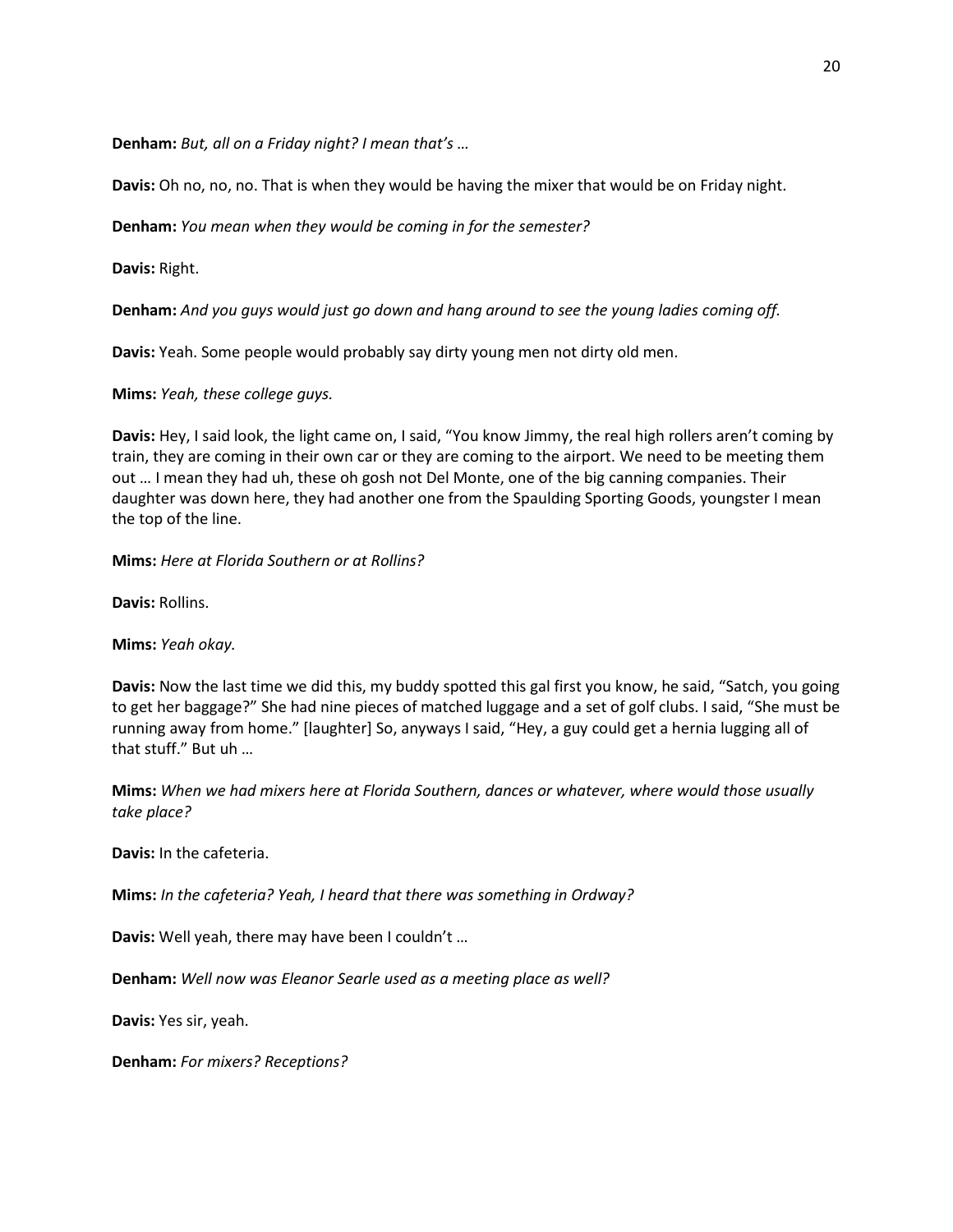**Davis:** I'd say for receptions and so forth. But no, I'd think most of the dances we'd have you know, would be in the cafeteria. And some of the sororities and well the fraternities might have a function at the house, but that was you know kind of invitation only. But the Pikes here uh, had invited me to be an honorary member.

**Mims:** *Hmmm …*

**Davis:** So I went you know, to a fair amount of their functions.

**Denham:** *Now we know that Florida Southern College is a Methodist School and there's no alcohol, but where were the places that, not that you would ever do it or go to those places, but where were some of the places that students would like to go to get away from campus and misbehave?*

**Davis:** Well there was one place …

**Denham:** *Obviously drinking per se.*

**Davis:** Yeah well uh, I wasn't really indulging that much at that time in my life. Economics reasons, you know. There was a place uh I guess west of Lakeland.

**Mims:** *County Line?*

**Davis:** I'm not really sure, uh …

**Mims:** *Was it Polk Drive?*

**Denham:** *Yeah.*

**Davis:** It was oh, I don't know rather it was a barbeque place, I know they served beer and wine, but I don't never remember going down there and drinking, and I don't ever remember any of us drinking in the apartment.

**Mims:** *No, of course not.*

**Davis:** And then these trips uh, the certainly the glee club probably didn't have many that were interested in indulging. And the crew and the baseball team, and the basketball team, no, I don't ever remember any drinking going on, on the bus. You know …

**Denham:** *Did you ever go to the Hungarian Inn?*

**Davis:** Yeah, that rings a bell, I'm sure I did.

**Denham:** *And did you uh, oh, did you ever go with groups down to Scott Lake?*

**Davis:** Ummm.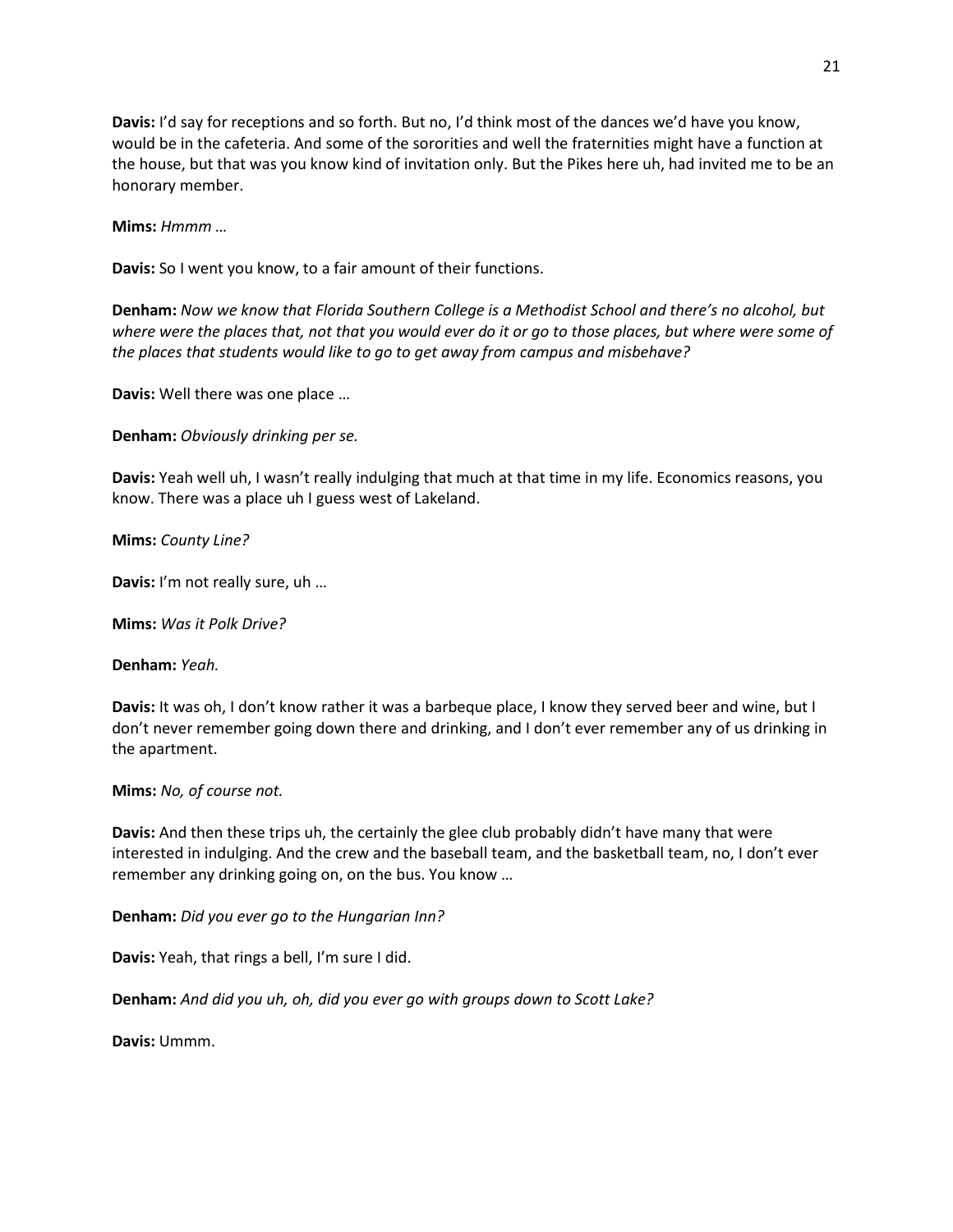**Denham:** *Did you ever hear about anybody ever going to Scott Lake? Of course back then, all it is now is housing developments and stuff like that. Before it use to kind of be the place where a lot of people could go and have parties and stuff.*

**Davis:** Well uh, no that doesn't ring a bell.

## **Denham:** *Okay. Well, what about experiences hitchhiking? Did you ever hitchhike much? Oh, say hitchhike from Orlando to Lakeland?*

**Davis:** No, no. I hitched hike one time, uh it must have been the second summer that I was at Gainesville. They use to have house parties, with the week the high schools let out. Everybody would head to Daytona. In those days they had high school fraternities and sororities and they different groups would rent a house and of course uh, the gals would have two or three parents chaperoning us and so forth. I think one time I hitched hike over from Orlando over to Daytona. But I could usually get a ride with somebody. And I didn't get a car of my own, until I had finished out the basic at Fort [coughs] excuse me, Gordon. And uh, in October '54, I bought a car in Augusta and then when I got orders to Germany, officers and senior noncoms the government would transport your vehicle over there, so …

### **Mims:** *That's nice. Kind of expensive.*

**Davis:** Yeah. But I had a little Plymouth Savoy, uh I drove that car all over Germany and came back and then uh, I had to get certified you know to teach. You know I had some education course and …

### **Mims:** *Sure.*

**Davis:** And I started teaching in '56 and I had to get certified and I went to the Orange Bowl and Clemson and Colorado were playing and I sat in the section with a bunch of kids from Colorado. Oh, you should really come out here in the summertime, it's really warm, so that's how I ended up going to grad school in Colorado.

## **Mims:** *Oh, I did not know that.*

**Davis:** Yeah. So, uh I went out there five summers, six summers, because one summer I just took one term and then I did some …

## **Mims:** *Well we need to wrap it up, because Adam is back to get you. I want to thank you so much for talking to us today. Is there anything you think we left out that maybe you still want to talk about?*

**Davis:** Hmmm. Well I think we kind of covered the water front and finagled a little bit. Uh, no my experience here, you know, I don't think it could have been any better because you know, I came here at a kind of a lowly time of my life with my experience at Florida. So anyway, when I somehow finished it in Colorado, for some reason I had to stop in Gainesville and I went in and this registrar had been in Florida I think since the early 1900s [laughter] and uh, I had to get my records or something, anyway he came out you know he had all my records and uh, I told him, "I finished it at Southern and I just completed a Masters at Colorado." He said, "Mr. Davis, you're the only student that I ever knew that flunked out of here twice and then ended up getting a Master's degree." It's all motivation when you're sitting on a roof, in the middle of July doing roofing and it's 120 up there. It kind of gets your attention. But no, the experience here and this you know and the thought of getting into the ROTC and getting